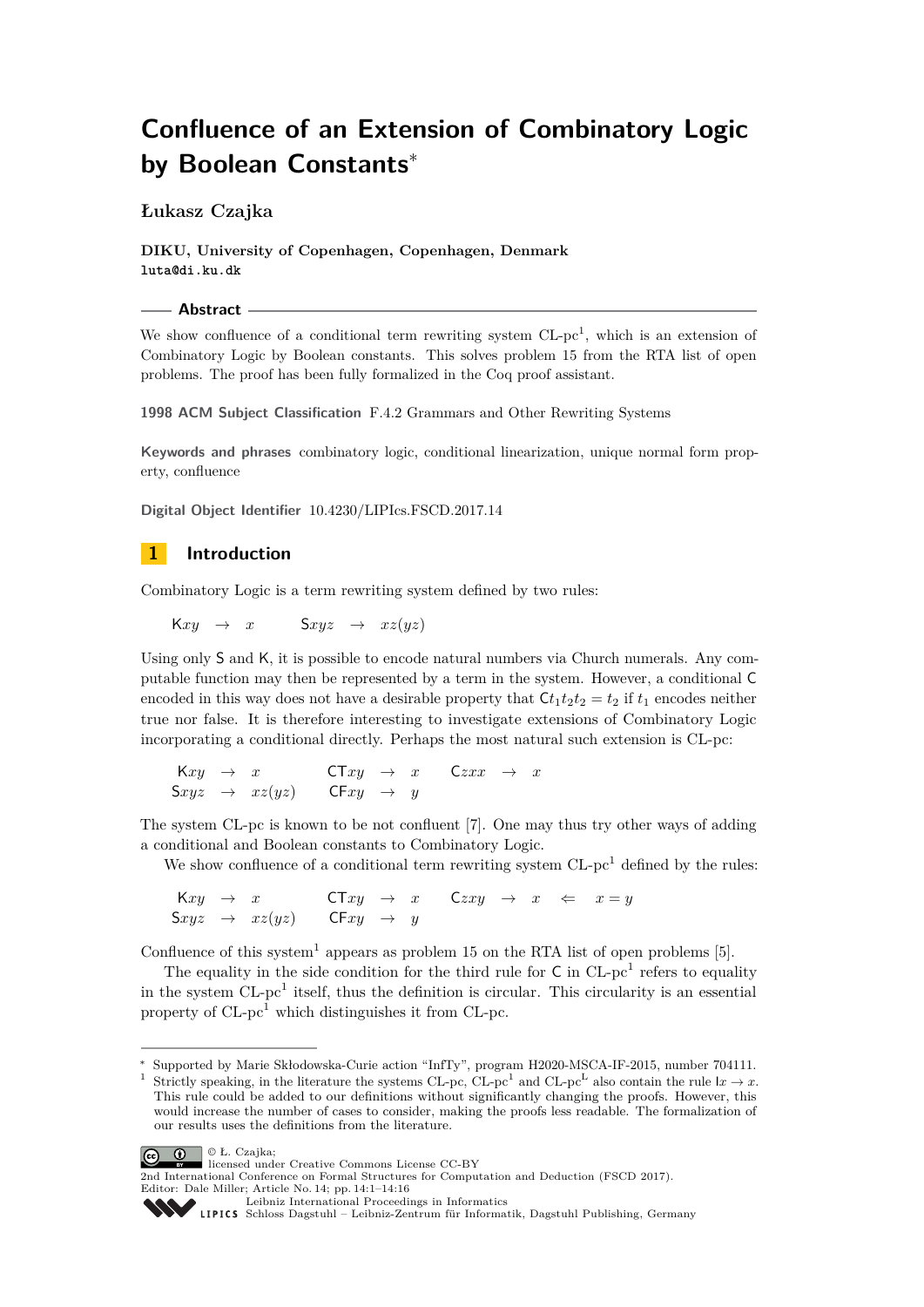A system related to  $CL$ -pc<sup>1</sup> is  $CL$ -pc<sup>L</sup>, which consists of all rules of  $CL$ -pc<sup>1</sup> plus:

 $Czxy \rightarrow y \Leftrightarrow x = y$ 

It is known that  $CL$ -pc<sup>L</sup> is confluent [\[4\]](#page-15-3). However, the confluence proof in [4] essentially depends on a "semantic" argument to first establish  $T \neq_{CL-pc} F$ . We provide a "syntactic" proof of confluence of both  $CL$ -pc<sup>1</sup> and  $CL$ -pc<sup>L</sup>.

The systems  $CL$ -pc<sup>1</sup> and  $CL$ -pc<sup>L</sup> are conditional linearizations of  $CL$ -pc. The notion of conditional linearization was introduced in the hope of providing a simpler proof of Chew's theorem [\[2,](#page-15-4) [9\]](#page-15-5) which states that all compatible term rewriting systems have the unique normal form (UN) property. Compatibility imposes certain restrictions on the term rewriting system, but it does not require termination or left-linearity. In particular, Chew's theorem is applicable to many term rewriting systems which are not confluent. For instance, CL-pc satisfies the conditions of Chew's theorem, but it is not confluent. As shown in [\[4\]](#page-15-3), to prove the unique normal form property of a term rewriting system, it suffices to prove confluence of one of its conditional linearizations. The proof of Chew's theorem in [\[9\]](#page-15-5) is quite complicated and uses a related but different approach, relying on left-right separated conditional linearizations instead of the more straightforward ones from [\[4\]](#page-15-3). The original proof by Chew [\[2\]](#page-15-4) uses yet another different but related method, but Chew's proof was later found to contain a gap.

In general, the methods of the present paper are broadly related to the problem of establishing the UN property for classes of term rewriting systems which include non-leftlinear non-confluent systems. Aside of Chew's theorem, some other work in this direction has been carried out in e.g. [\[8,](#page-15-6) [12,](#page-15-7) [13,](#page-15-8) [10,](#page-15-9) [6\]](#page-15-10).

In order to increase confidence in the correctness of the main result of this paper, we have formalized our proof of confluence of  $CL$ -pc<sup>1</sup> in the Coq proof assistant. The formalization is available online<sup>[2](#page-1-0)</sup>. It follows closely the development presented here. We used the CoqHammer [\[3\]](#page-15-11) tool and the automated reasoning tactics included with it.

## <span id="page-1-1"></span>**2 Proof overview**

In this section we present an informal overview of the proof, trying to convey the underlying intuitions. Section [3](#page-5-0) presents formal definitions of the notions informally motivated here, and Section [4](#page-8-0) provides details of the proof itself.

We assume familiarity with basic term-rewriting [\[1,](#page-15-12) [11\]](#page-15-13). By  $\rightarrow^*$  we denote the transitivereflexive closure of a relation  $\rightarrow$ , by  $\rightarrow \pm$  its reflexive closure, by  $\leftrightarrow$  the symmetric closure, and by  $=$  the reflexive-transitive-symmetric closure. We use  $\equiv$  to denote identity of terms. By  $\rightarrow$ <sup>!</sup> we denote reduction to normal form, i.e.,  $t \rightarrow$ <sup>!</sup> *s* if  $t \rightarrow$ <sup>\*</sup> *s* and *s* is in normal form. By  $\cdot$  we denote composition of relations, e.g.  $t \to \cdot \leftarrow t'$  holds iff there exists  $t_0$  such that  $t \to t_0$  and  $t_0 \leftarrow t'$ . We use the standard notions of subterms and subterm occurrences, which could be formally defined by introducing the notion of positions. If *t* is a redex, i.e.  $t \equiv \sigma l$ for some term *l* and substitution  $\sigma$ , then a subterm *s occurs below a variable position* of the redex *t* if *s* occurs in a subterm of *t* occurring at the position of a variable in *l*. The contraction in  $t_1 \rightarrow t_2$  *occurs at the root* if  $t_1$  is the contracted redex.

Let *u* be a normal form w.r.t. a relation  $\rightarrow$ . The relation  $\rightarrow$  (or the underlying rewrite system) is *u*-normal if for every *t* such that  $t = u$  we have  $t \rightarrow^* u$ .

<span id="page-1-0"></span> $^2$  <http://www.mimuw.edu.pl/~lukaszcz/clc.tar.gz>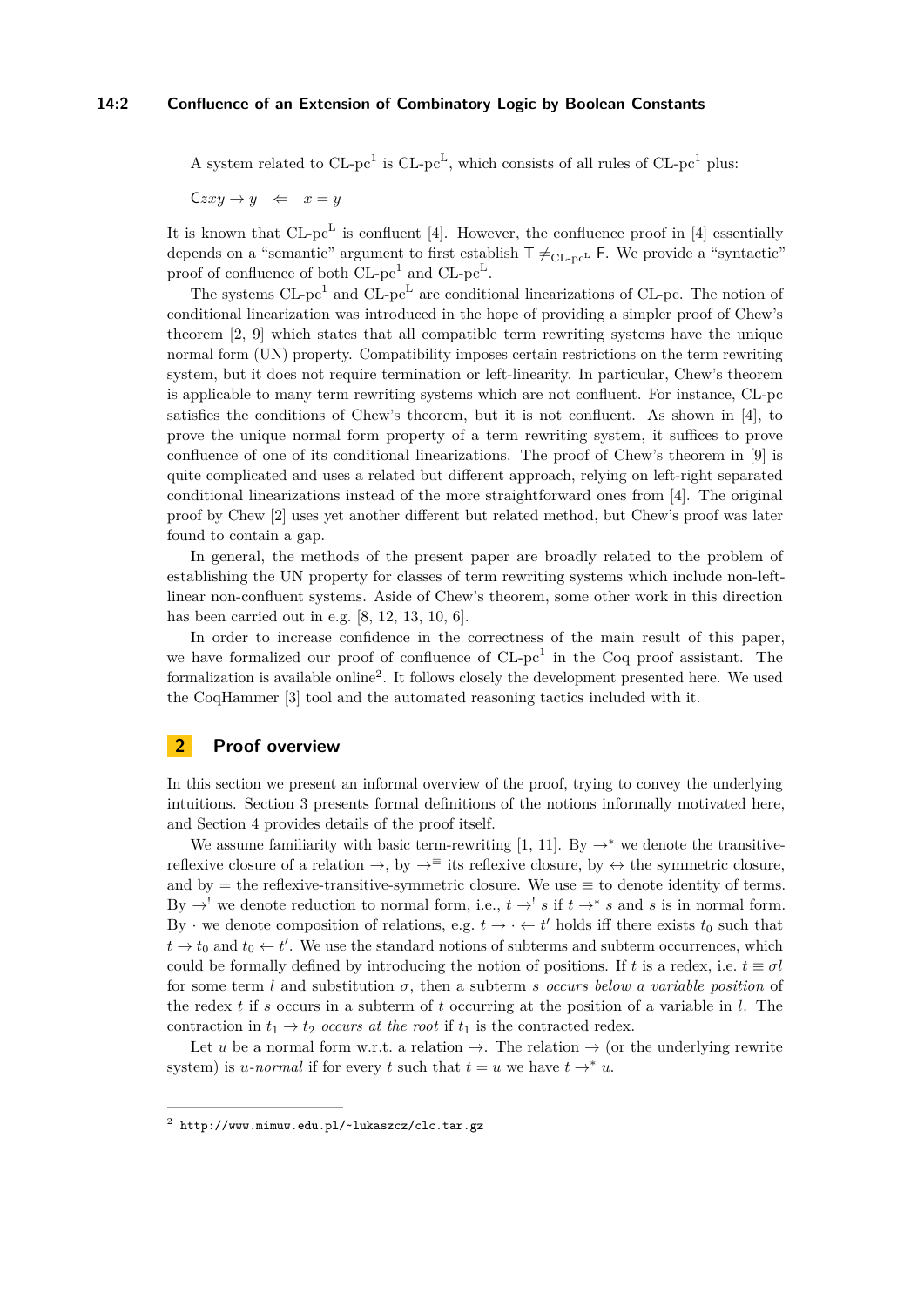The most difficult part of our confluence proof is to show that  $CL$ -pc<sup>1</sup> is  $F$ -normal (Lemma [27\)](#page-14-0). The confluence of  $CL$ -pc<sup>1</sup> (and  $CL$ -pc<sup>L</sup>) is then obtained by a relatively simple argument similar to the one used in [\[4\]](#page-15-3) to derive the confluence of CL-pc<sup>L</sup> from  $T \neq_{CL-pc} F$ .

An important observation is that  $q_1 =_{CL-pc^1} q_2$  and  $q_1 =_{CL-pc} q_2$  are in fact equivalent (Lemma [2\)](#page-5-1). Hence, we will use  $=_{CL-pc}$  and  $=_{CL-pc}$  interchangeably. In particular, we actually prove that for any term *q*, if  $q =_{CL-pc}$  F then  $q \rightarrow_{CL-pc}^*$  F.

A naive approach to prove this could be to proceed by induction on the length of the conversion  $q =_{CL-pc}$  F. In the inductive step we would need to prove:

1. if  $q \rightarrow_{\text{CL-pc}^1}^* \textsf{F}$  and  $q \rightarrow_{\text{CL-pc}} q'$  then  $q' \rightarrow_{\text{CL-pc}^1}^* \textsf{F}$ ,

2. if  $q \rightarrow_{\text{CL-pc}^1}^* \textsf{F}$  and  $q \text{CL-pc} \leftarrow q'$  then  $q' \rightarrow_{\text{CL-pc}^1}^* \textsf{F}$ .

The second part is obvious, but the first one is hard. The difficulty stems from the existence of a non-trivial overlap between the rules for C. If  $t_1 =_{CL-pc^1} t_2$  then  $CFL_1t_2 \rightarrow_{CL-pc^1} t_1$  by the third rule of  $CL$ -pc<sup>1</sup> and  $CFt_1t_2 \rightarrow_{CL-pc} t_2$  by the second rule of CL-pc. We do not know enough about  $t_1$  and  $t_2$  to easily infer that they have a common reduct in  $CL$ -pc<sup>1</sup>.

One may try to strengthen the inductive hypothesis in the hope of making the first part easier to prove. A naive attempt would be to claim that *all* reductions starting from *q* end in F, instead of claiming that *some* reduction ends in F. This would make the first part trivial, but the second one would not go through as this is false in general, e.g., consider KF $\Omega$  where  $\Omega \equiv (SII)(SII)$  and  $I \equiv SKK$ .

The idea is to consider, for a given conversion  $q =_{CL-pc} F$ , a certain set  $\mathcal{S}(q =_{CL-pc} F)$ of reductions, all starting from *q*. The set  $\mathcal{S}(q =_{CL-pc} F)$  depends on the exact form of  $q =$ <sub>CL-pc</sub> F. Then our two parts of the proof for the inductive step become:

**1.** if  $\mathcal{S}(q =_{CL-pc} \mathsf{F})$  is nonempty and all reductions in it end in  $\mathsf{F}$ , and  $q \to_{CL-pc} q'$ , then  $\mathcal{S}(q'_{CL-pc} \leftarrow q =_{CL-pc} F)$  is nonempty and all reductions in it end in F,

**2.** if  $\mathcal{S}(q =_{CL-pc} \mathsf{F})$  is nonempty and all reductions in it end in  $\mathsf{F}$ , and  $q_{CL-pc} \leftarrow q'$ , then  $\mathcal{S}(q' \rightarrow_{\text{CL-pc}} q =_{\text{CL-pc}} \textsf{F})$  is nonempty and all reductions in it end in F.

The hope is that if we define  $\mathcal{S}(q =_{CL-pc} F)$  appropriately, then showing both parts will become feasible.

Essentially, the set  $\mathcal{S}(q =_{CL-pc} F)$  will be encoded in the labeling of certain constants in *q*. The labels determine which contractions are permitted when a given constant appears as the leftmost constant in a redex<sup>[3](#page-2-0)</sup>. At present the author does not know an "explicit" characterization of the set of reductions  $\mathcal{S}(q =_{CL-pc} F)$  implicitly defined by the labelings described below.

Terms with the leftmost constant labeled will be called "significant", or *s*-terms, whereas others will not contain any labels and will be called "insignificant", or *i*-terms (cf. Definition [3\)](#page-5-2). Reductions occurring in *i*-terms will be "insignificant", or *i*-reductions. A "significant" contraction, or *s*-contraction, will be a contraction of a term with the leftmost constant labeled, in a way permitted by the label of the leftmost constant. Contraction of a redex in which the leftmost constant is not labeled is not permitted in *s*-contractions. See Definition [4.](#page-6-0) The intuition is that we do not need to care about the expansions and contractions occurring in "insignificant" subterms of a given term, since they cannot influence the *s*-reductions starting from this term and ending in F.

The set  $\mathcal{S}(q =_{CL-pc} F)$  will be encoded in a labeled variant<sup>[4](#page-2-1)</sup> t of q, and it will consist of all *s*-reductions starting from *t* and ending in a normal form (w.r.t. *s*-contraction). Strictly

<span id="page-2-0"></span> $3$  E.g. in the redex  $\mathsf{CTt}_1t_2$  the constant *C* is the leftmost constant.

<span id="page-2-1"></span><sup>4</sup> By a "labeled variant" of a term *q* we mean a term with certain constants labeled which is identical with *q* when the labels are "erased".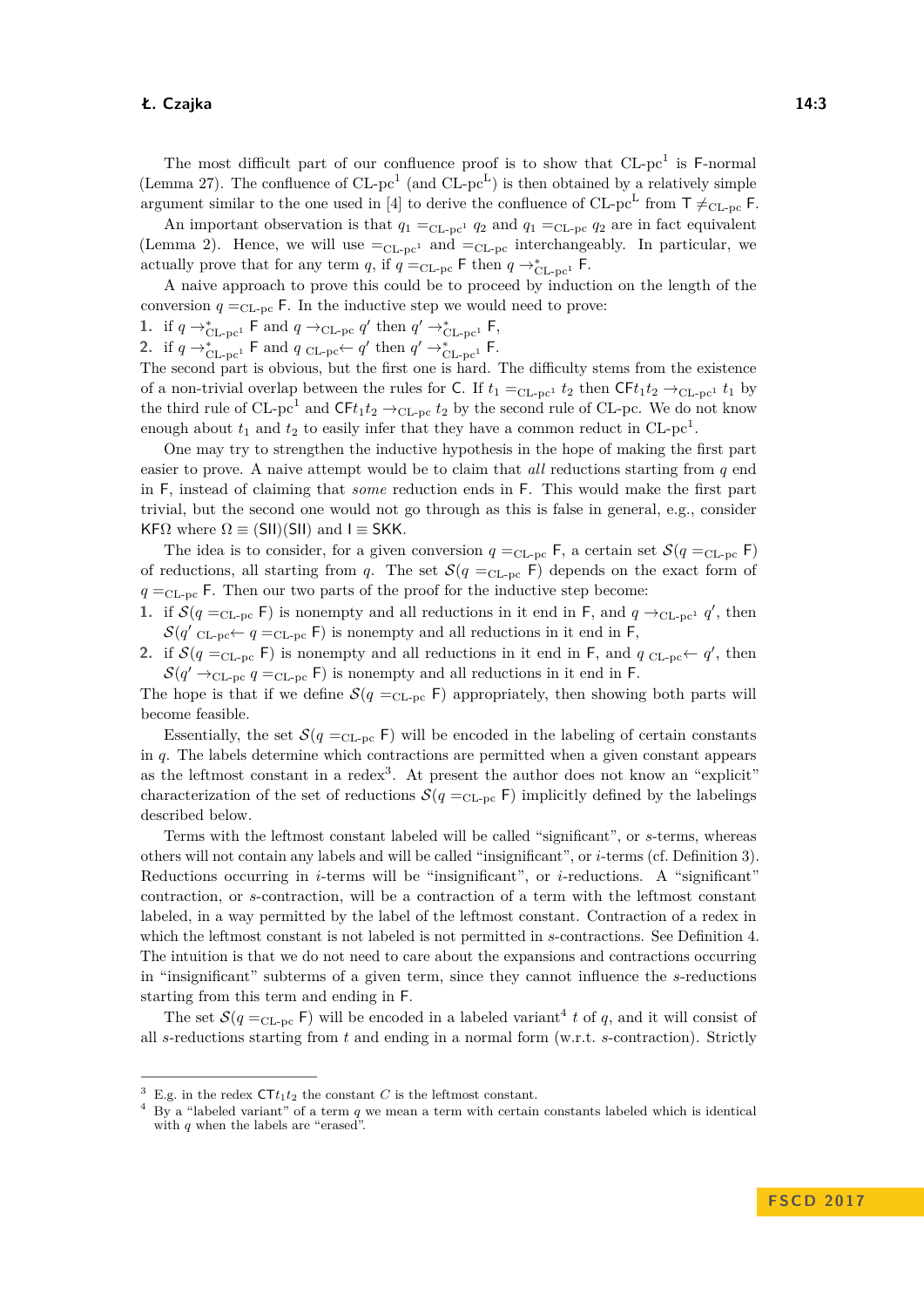## **14:4 Confluence of an Extension of Combinatory Logic by Boolean Constants**

speaking, we have just silently shifted from considering contractions in "plain" terms of the system  $CL$ -pc<sup>1</sup> to contractions in their labeled variants, in a different rewriting system which we have not yet defined. In particular, we will actually be interested in *s*-reductions ending in a labeled variant F<sup>1</sup> of F. However, it will be later shown that *s*-reductions defined on labeled terms may be "erased" to appropriate reductions in the system  $CL$ -pc<sup>1</sup>. In the next section we define the system CL-pc<sup>s</sup> (Definition [4\)](#page-6-0) over labeled terms (Definition [3\)](#page-5-2) which will give precise rules of *s*-contraction. In this section we only give informal motivations.

The labels constrain the ways in which *s*-redexes may be contracted and encode permissible  $s$ -reductions to  $F_1$ . Each term decomposes into a "significant" prefix and an "insignificant" suffix (cf. [1](#page-7-0) in Definition [8\)](#page-7-1). The "significant" prefix contains all labeled constants and no unlabeled constants. The "insignificant" suffix consists of all "insignificant" subterms. All constants in the "insignificant" suffix are unlabeled. This is analogous to the existence of a needed prefix and a non-needed suffix in orthogonal TRSs [\[11,](#page-15-13) Section 9.2.2]. An "insignificant" subterm does not overlap with any needed redexes. In particular, it does not contain any needed redexes. No position inside an "insignificant" subterm (dynamically) traces to F<sup>1</sup> along any *s*-reduction to F<sup>1</sup> (cf. [\[11,](#page-15-13) Definition 8.6.7]). In contrast, each *s*-redex needs to be either *s*-contracted or erased by a rule for  $C_2$  (see Definition [4\)](#page-6-0) in any *s*-reduction to  $F_1$ . Each position of a labeled constant either traces to  $F_1$  along a given *s*-reduction to  $F_1$ , or is erased in that *s*-reduction by a rule for  $C_2$ . An *s*-reduct of an *s*-term is always also an *s*-term (cf. [5](#page-7-2) in Definition [8\)](#page-7-1).

We write  $t \rightarrow_s t'$  for one-step reduction in CL-pc<sup>s</sup>. We use the abbreviation *s*-NF for CL-pc<sup>s</sup>-normal form. We write  $t \downarrow_{\mathsf{F}_1}$  when, among other conditions to be defined later,  $t$ is complete, i.e. terminating and confluent, w.r.t.  $s$ -reductions with  $F_1$  as the normal form (cf. Definition [8\)](#page-7-1).

With the set  $\mathcal{S}(q =_{CL-DC} F)$  coded by labels, the two parts of the inductive step become:

- **1.** if *t* is a labeled variant of *q* such that  $t \downarrow_{\text{F}_1}$ , and  $q \rightarrow_{\text{CL-pc}} q'$ , then there exists a labeled variant  $t'$  of  $q'$  such that  $t' \Downarrow_{\mathsf{F}_1}$  (cf. Corollary [15\)](#page-10-0),
- 2. if *t* is a labeled variant of *q* such that  $t \downarrow_{\text{F}_1}$ , and  $q \text{CL-pc} \leftarrow q'$ , then there exists a labeled variant  $t'$  of  $q'$  such that  $t' \Downarrow_{\mathsf{F}_1}$  (cf. Corollary [25\)](#page-13-0).

Now we provide some explanations on how the terms will be labeled. For this purpose we analyze why the second part fails when we take  $\mathcal{S}(q =_{\text{CL-pc}} F)$  to be the set of all reductions starting from *q*. We indicate how to introduce the labeled variants so as to make the second part go through while still retaining the feasibility of showing the first part.

Suppose  $q_{CL-pc} \leftarrow q'$  at the root and we have already decided on the labeled variant t of q. We need to decide on a labeled variant  $t'$  of  $q'$ , and assign appropriate meaning to the labels, in such a way that the second part goes through. In short, in  $t'$  we preserve the labelings of the subterms of  $q'$  which are copied to  $q$  in  $q' \rightarrow_{CL-pc} q$ , we do not label the new subterms of *q*' which are erased in  $q' \rightarrow_{CL-pc} q$  (they become *i*-terms), and we ensure that *i*-terms and cannot influence *any s*-reduction from  $t'$  to  $F_1$ . First of all, if  $t$  is an *i*-term, i.e.,  $t \equiv q$ , then we may take  $t' \equiv q'$ . So assume t is an s-term. Then there are the following possibilities.

- If  $q' \equiv \mathsf{CT} q q_0 \rightarrow_{\mathsf{CL-pc}} q$  then  $q_0$  is a new subterm. We take  $t' \equiv \mathsf{C}_1 \mathsf{T}_1 t q_0$ . The labeling  $\mathsf{C}_1$ of C will be interpreted as not permitting contraction by the third rule, i.e., in CL-pc*<sup>s</sup>* we will only have the rules  $C_1T_1xy \rightarrow x$  and  $C_1F_1xy \rightarrow y$ . This ensures that  $q_0$  gets erased in every *s*-reduction of  $t'$  to  $F_1$ .
- The case when  $q' \equiv \mathsf{CF}q_0q \rightarrow_{\text{CL-pc}} q$  is analogous: we take  $t' \equiv \mathsf{C}_1\mathsf{F}_1q_0t$ .
- If  $q' \equiv \mathsf{C} q_0 q q \rightarrow_{\text{CL-pc}} q$  by the third rule, then  $q_0$  is a new term. We take  $t' \equiv \mathsf{C}_2 q_0 t t$ . In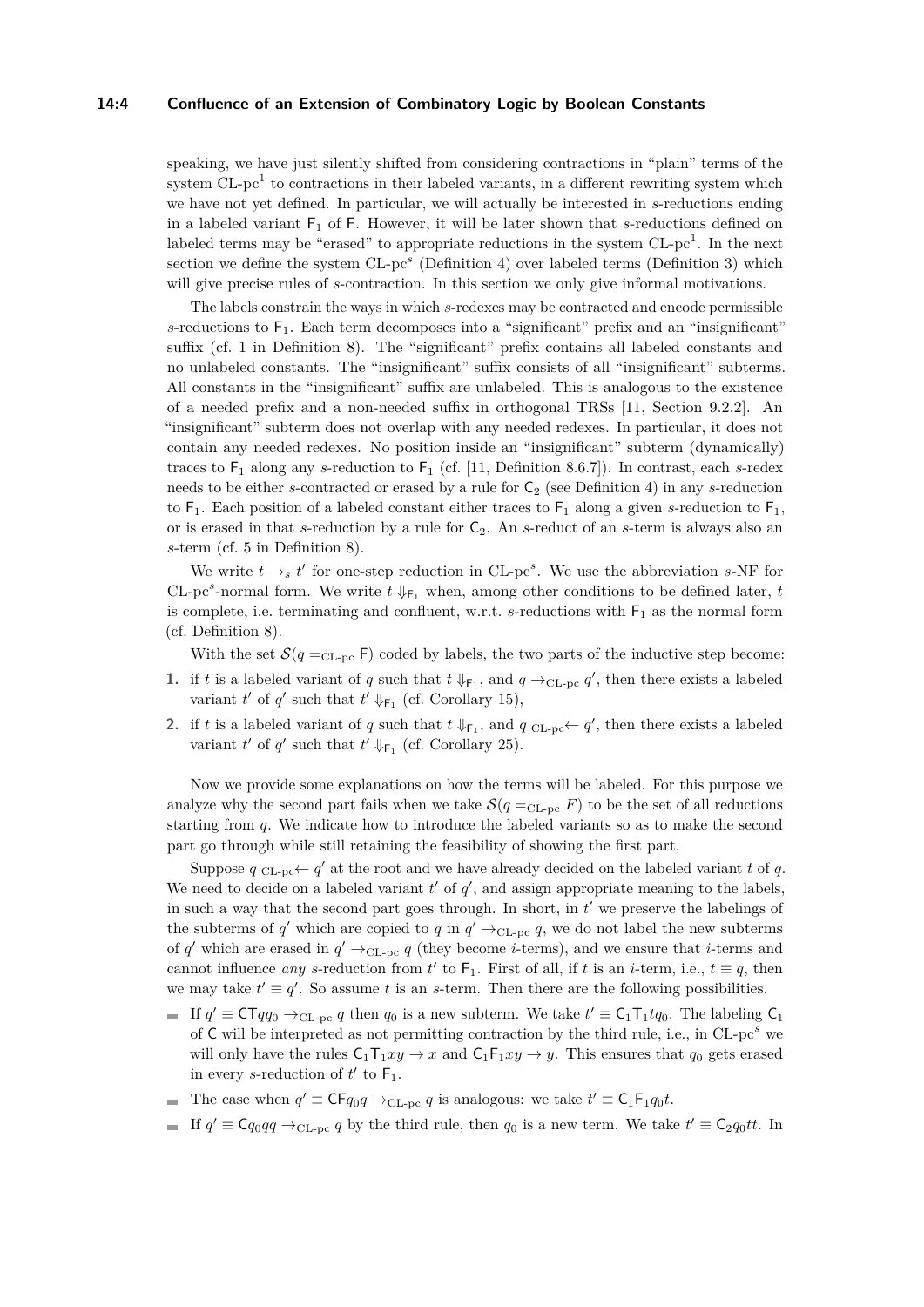the system  $CL$ -pc<sup>s</sup> we have two rules for  $C_2$ 

 $C_2zxy \rightarrow x \Leftarrow |x| = C_{\text{CL-pc}1} |y|$  $C_2zxy \rightarrow y \leftarrow |x| = C_{\text{L-pc}1} |y|$ 

where  $|x| =_{CL-pc^1} |y|$  means that the "erasures" of the labeled terms substituted for *x* and *y* must be equal in  $CL$ -pc<sup>1</sup> for the rule to be applicable. These rules ensure that  $q_0$ cannot influence any *s*-reduction of  $t'$  to  $F_1$  – it gets erased in each.

The presence of the second rule for CL-pc<sup>s</sup> is not a problem, because we will only consider terms terminating in CL-pc*<sup>s</sup>* . Whenever the second rule is applicable, so is the first one, hence if all maximal *s*-reductions end in  $F_1$ , then there is an *s*-reduction ending in  $F_1$ which does not use the second rule for  $C_2$  (Lemma [26\)](#page-13-1). It will be easy to "erase" an s-reduction not using the second rule for  $C_2$  to obtain a reduction in CL-pc<sup>1</sup> (Lemma [7\)](#page-7-3). If  $q' \equiv \mathsf{K} q q_0 \rightarrow_{\text{CL-pc}^1} q$  then we take  $t' \equiv \mathsf{K}_1 t q_0$ . The rule for  $\mathsf{K}_1$  in  $\text{CL-pc}^s$  is  $\mathsf{K}_1 xy \rightarrow x$ .

If  $q' \equiv \mathsf{S}q_1q_2q_3 \rightarrow_{\text{CL-pc}^1} q_1q_3(q_2q_3) \equiv q$  then we run into a problem with our labeling approach, because the labeled variants of the distinct occurrences of *q*<sup>3</sup> may be distinct. Suppose  $t_1$  is the labeled variant of  $q_1$ , the term  $t_2$  of  $q_2$ , the term  $t_3$  of the first  $q_3$ , and  $t'_3$ of the second  $q_3$ . We cannot just arbitrarily choose e.g.  $t_3$  and say that  $S_1t_1t_2t_3$  is the labeled variant of  $q'$ , because contracting  $S_1t_1t_2t_3$  yields  $t_1t_3(t_2t_3)$ , not  $t_1t_3(t_2t'_3)$ , and now the second occurrence of *q*<sup>3</sup> has the wrong labeling.

A solution is to remember both labeled variants of  $q_3$ . So the labeled variant of  $q'$  would be e.g.  $S_1t_1t_2\langle t_3, t'_3\rangle$ . In CL-pc<sup>s</sup> the rule for  $S_1$  would be

$$
S_1x_1x_2\langle x_3, x_3'\rangle \rightarrow x_1x_3(x_2x_3').
$$

However, once we introduce such pairs, terms of the form  $S_1t_1t_2\langle t_3, t'_3\rangle$  may appear in the terms being expanded. This is not a problem for any of the rules of  $CL$ -pc<sup>1</sup> except the rule for S, because the right sides of all other rules are variables.

Consider for instance  $q \equiv q_0q_3(\mathsf{S}q_1q_2q_3)$  CL-pc<sup>1</sup> ←  $\mathsf{S}q_0(\mathsf{S}q_1q_2)q_3 \equiv q'$ . Suppose  $t \equiv$  $t_0t_3(\mathsf{S}_1t_1t_2\langle t_3,t'_3\rangle)$ . Now the term  $q_3$  has three possibly distinct labeled variants, and we need to remember all of them in a tuple. We will thus introduce a new labeling of S for every possible labeling of the right side  $xz(yz)$  of the rule for S in the system  $CL$ -pc<sup>1</sup>.

By introducing the tuples in the labelings we in essence put constraints on the order in which *s*-redexes may be contracted (think of all reductions inside a tuple as "really" occuring after the surrounding S-redex is contracted). At present the author does not know a precise "explicit" characterization of these constraints.

Note that by labeling C differently in CF*q*1*q*<sup>2</sup> and C*q*0*qq* we effectively eliminated in CL-pc*<sup>s</sup>* the problematic non-trivial overlap occuring in  $CL$ -pc<sup>1</sup>. Now a new "insignificant" term created in an expansion cannot later on appear in place of a "significant" term as a result of an "incompatible" contraction. A redex inside an "insignificant" subterm cannot suddenly become needed in an *s*-reduction – it is erased in any *s*-reduction to normal form.

We also need to ensure that we can handle the first part of the inductive step when  $q \rightarrow_{\text{CL-pc}} q'$ . Suppose *t* is the labeled variant of *q*. We need to find a labeled variant for *q'*. For simplicity assume that there is only one position in *t* which corresponds to the position of the contraction in  $q$ . If the contraction occurs inside an  $i$ -term in  $t$ , then it does not matter and we may label  $q'$  in the same way as  $q$ . If an *s*-term is contracted in a way permitted for significant contraction, then it is also obvious how to label  $q'$  – just take the labeled variant of  $q'$  to be the reduct of the labeled variant of  $q$ . But what if neither of the two holds?

For instance, what if  $t \equiv C_1 t_0 t_1 t_2$  but  $q \equiv C q_0 q' q' \rightarrow_{CL-pc^1} q'$ ? This possibility is not problematic, provided that  $t_0 \rightarrow_s^*$  T<sub>1</sub> or  $t_0 \rightarrow_s^*$  F<sub>1</sub>, which will be the case because  $t_0$  was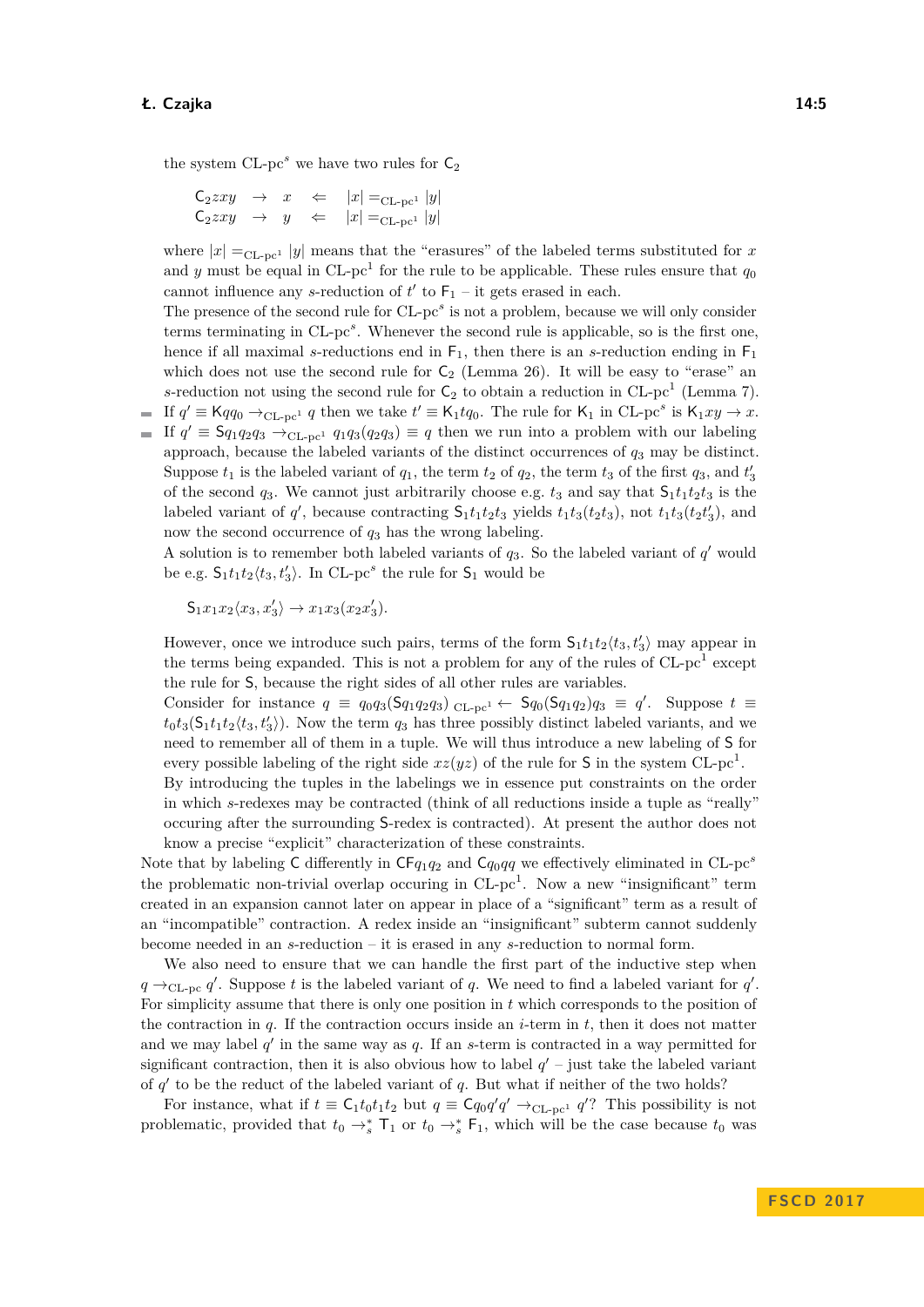## **14:6 Confluence of an Extension of Combinatory Logic by Boolean Constants**

"obtained" from  $T_1$  or  $F_1$  by a conversion with the intermediate terms labeled appropriately (cf. [2](#page-7-4) in Definition [8](#page-7-1) and [6](#page-7-5) in Lemma [9\)](#page-7-6). If e.g.  $t_0 \rightarrow_s^*$  T<sub>1</sub> then we take  $t_1$  to be the labeling of *q*'. We then have  $C_1t_0t_1t_2 \rightarrow_s^* C_1T_1t_1t_2$  and the contraction  $C_1T_1t_1t_2 \rightarrow_s t_1$  is permitted for "significant" contractions.

The last problematic case is when e.g.  $t \equiv C_2Ft_1t_2$  is the labeling of  $q \equiv CFq_1q'$ , and  $q \rightarrow_{\text{CL-pc}} q'$  by the second rule. However, because  $C_2Ft_1t_2$  was "obtained" from  $C_2qt't'$  we will have  $|t_1| =_{CL-pc^1} |t_2|$  (cf. [3](#page-7-7) in Definition [8\)](#page-7-1). Then the second rule for  $C_2$  in CL-pc<sup>s</sup> is applicable and we may take  $t_2$  as the labeling of  $q'$ .

# <span id="page-5-0"></span>**3 Definitions**

This section is devoted to fixing notation and introducing definitions of various technical concepts. First, we clarify the formal definition of conditional term rewriting systems. For more background on conditional rewriting see e.g. [\[11\]](#page-15-13).

▶ **Definition 1.** A *conditional rewrite rule* is a rule of the form  $l \rightarrow r \Leftarrow P(x_1, \ldots, x_n)$ , where *l* is not a variable,  $Var(r) \subseteq Var(l), x_1, \ldots, x_n \in Var(l),$  and  $P(x_1, \ldots, x_n)$  is the *condition* of the rule, with *P* a fixed predicate on terms. The predicate *P* may refer to the conversion relation = of the conditional term rewriting system being defined. A term *t* is a *redex* (*contractum*) by this rule if there is a substitution  $\sigma$  such that  $t \equiv \sigma l$  ( $t \equiv \sigma r$ ) and  $P(\sigma(x_1), \ldots, \sigma(x_n))$  holds. A *conditional term rewriting system R* is a set of conditional rewrite rules. Because the conditions in the rules may refer to the conversion relation of *R*, the definition is circular. Formally, an *R*-contraction  $q \rightarrow_R q'$  is defined in the following way. Define  $R_0$  to be the system R but using the equality relation in place of  $=$  in the conditions, and  $R_{n+1}$  to be the system R with the conversion relation  $=_{R_n}$  of  $R_n$  used in place of  $=$ . We then define  $q \rightarrow_R q'$  to hold if there is  $n \in \mathbb{N}$  with  $q \rightarrow_{R_n} q'$ . The least such *n* is called the *level* of the contraction. If the conditions are continuous w.r.t. = then the relation  $\rightarrow_R$ is a fixpoint of the above construction, i.e., it is the contraction relation of the system  $R_{\infty}$ which uses  $=$ <sub>R</sub> in place of  $=$ . Let  $\sim$  be a binary relation on terms. If for any substitution  $\sigma$ such that  $P(\sigma(x_1), \ldots, \sigma(x_n))$  holds, and any  $\sigma'$  such that  $\sigma(x) \sim \sigma'(x)$  for all variables *x*, also  $P(\sigma'(x_1), \ldots, \sigma(x'_1))$  holds, then the condition  $P(x_1, \ldots, x_n)$  is *stable under* ∼.

The following is a simple but crucial observation, which implies that it suffices to consider conversions in CL-pc. A generalization of this fact was already shown in [\[4,](#page-15-3) Lemma 3.7]. The proof is by induction on the maximum level of the contractions/expansions in  $q =_{CL-pc} q'$ .

<span id="page-5-1"></span>**Example 2.** The following are equivalent:  $q =_{CL-pc} q'$ ,  $q =_{CL-pc} q'$ , and  $q =_{CL-pc} q'$ .

<span id="page-5-2"></span> $\triangleright$  **Definition 3.** We define *insignificant terms*, or *i*-terms, to be the terms of CL-pc<sup>1</sup>, i.e., terms over the signature  $\Sigma = \{\omega, C, T, F, K, S\}$  where  $\omega$  is a binary function symbol and the other symbols are constants. We write  $t_1t_2$  instead of  $\mathcal{Q}(t_1, t_2)$ . The set of *labeled terms*, or *l-terms*, is the set of terms over the signature consisting of the symbols of Σ, the *labeled constants*  $C_1, C_2, T_1, F_1, K_1$  and  $S^{n_0, \ldots, n_k}$  for each  $k, n_1, \ldots, n_k \in \mathbb{N}_+$ , and an *n*-ary function symbol  $P^n$  for each  $n \in \mathbb{N}_+$ . We write  $\langle t_1, \ldots, t_n \rangle$  instead of  $P^n(t_1, \ldots, t_n)$ . We adopt the convention  $\langle t \rangle \equiv t$ . If  $t \equiv \langle t_1, \ldots, t_n \rangle$  with  $n > 1$ , then we say that t is a tuple of length n. Note that  $\langle t \rangle \equiv t$  is just a notational convention. We say that  $\langle t_1, \ldots, t_n \rangle$  is a tuple *only* when  $n > 1$ .

An *erasure* of an *l*-term is defined as follows:

- $\blacksquare$  an *i*-term is an erasure of itself.
- C is an erasure of  $C_1$  and  $C_2$ ; T is an erasure of  $T_1$ ; F is an erasure of  $F_1$ ; K is an erasure of  $K_1$ ; S is an erasure of  $S^{n_1,...,n_k}$ ,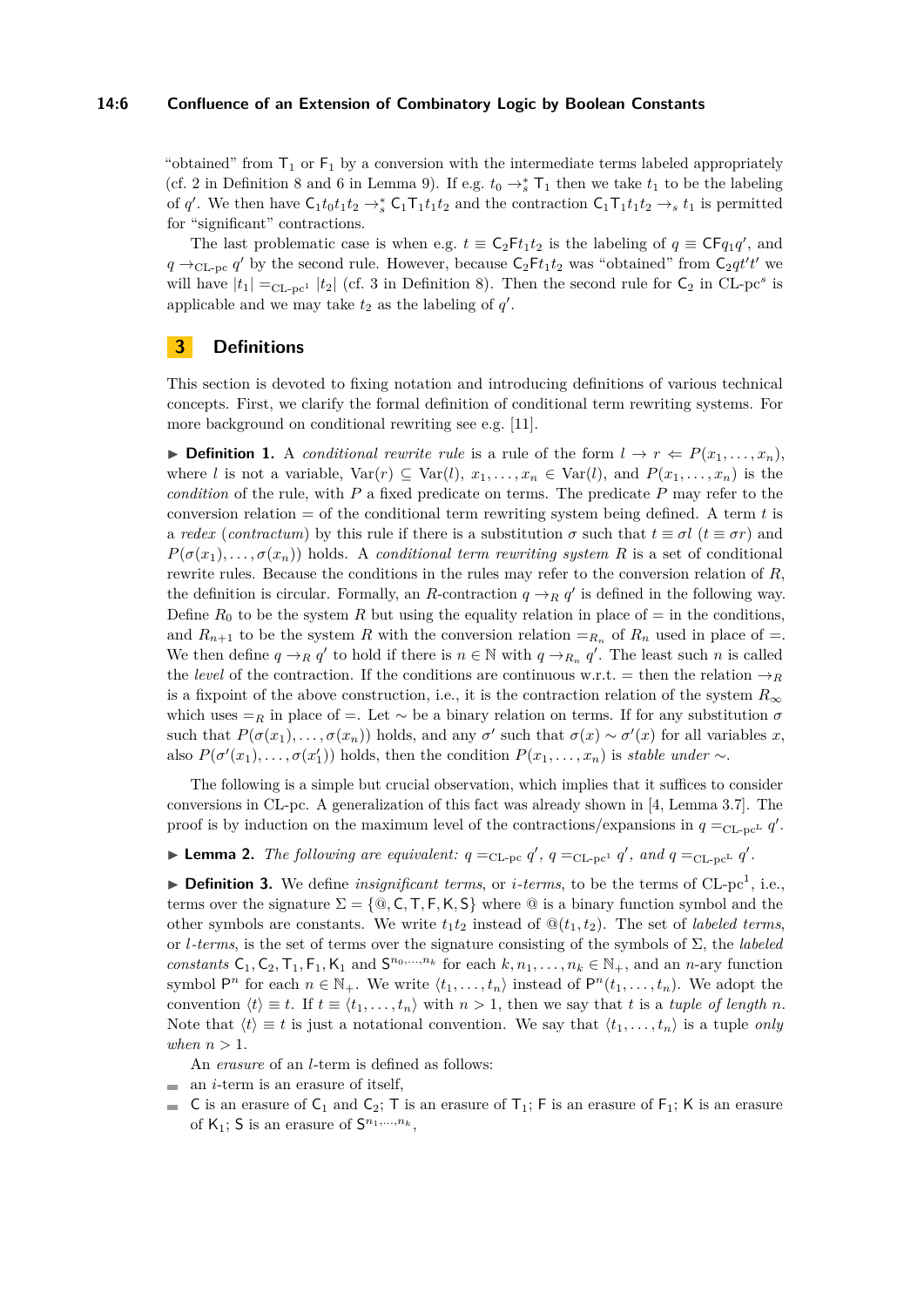if  $q_1$ ,  $q_2$  are erasures of  $t_1$ ,  $t_2$ , respectively, then  $q_1q_2$  is an erasure of  $t_1t_2$ ,

if  $q_i$  is an erasure of  $t_i$ , for some  $1 \leq i \leq n$ , then  $q_i$  is an erasure of  $\langle t_1, \ldots, t_n \rangle$ .

The *leftmost erasure* of *t*, denoted  $|t|$ , is the erasure in which we always choose  $i = 1$  in the last point above. We write  $t > q$  if *every* erasure of t is identical with q.

We define *significant terms*, or *s-terms*, inductively.

- Any labeled constant is an *s*-term.
- If  $t_1$  is an *s*-term and  $t_2$  is an *l*-term, then  $t_1t_2$  is an *s*-term.

In other words, an *s*-term is an *l*-term whose leftmost constant is labeled.

In what follows  $t$ ,  $t_1$ ,  $t_2$ ,  $r$ ,  $r_1$ ,  $r_2$ ,  $s$ ,  $s_1$ , etc. stand for *l*-terms; and  $q$ ,  $q_1$ ,  $q_2$ , etc. stand for *i*-terms; unless otherwise qualified. Also, whenever we talk about terms without further qualification, we implicitly assume them to be *l*-terms.

<span id="page-6-0"></span>▶ **Definition 4.** The system CL-pc<sup>s</sup> is defined by the following *significant reduction rules*:

$$
C_1T_1xy \rightarrow x \qquad C_2xy \rightarrow x \iff |x| =_{CL-pc^1} |y|
$$
  
\n
$$
C_1F_1xy \rightarrow y \qquad C_2xy \rightarrow y \iff |x| =_{CL-pc^1} |y|
$$
  
\n
$$
K_1xy \rightarrow x
$$
  
\n
$$
S^{\vec{n}}x\langle y_1, \ldots, y_k \rangle \langle \vec{z}_0, \ldots, \vec{z}_k \rangle \rightarrow x\langle \vec{z}_0 \rangle \langle (y_1 \langle \vec{z}_1 \rangle), \ldots, (y_k \langle \vec{z}_k \rangle) \rangle \iff \varphi
$$

where

$$
\varphi \equiv |z_{i,j}| =_{\text{CL-pc}^1} |z_{i',j'}| \text{ for } i, i' = 0, \dots, k, j = 1, \dots, n_i, j' = 1, \dots, n_{i'}, \text{ and}
$$
  

$$
|y_i| =_{\text{CL-pc}^1} |y_j| \text{ for } i, j = 1, \dots, k,
$$

and  $\vec{n}$  stands for  $n_0, \ldots, n_k$ , and  $\vec{z}_i$  stands for  $z_{i,1}, \ldots, z_{i,n_i}$ , for  $i = 0, \ldots, k$ . When dealing with terms whose leftmost constant is  $S^{n_0,...,n_k}$ , we will often use this kind of vector notation. Recall the convention  $\langle t \rangle \equiv t$ . Hence, if e.g.  $n_0 = 1$ , then  $\langle \vec{z}_0 \rangle \equiv \langle z_{0,1} \rangle \equiv z_{0,1}$  in the above rule. The condition  $\varphi$  ensures that the leftmost erasures of all  $z_{i,j}$  are convertible in CL-pc<sup>1</sup>, and that the leftmost erasures of all  $y_i$  are convertible in  $CL$ -pc<sup>1</sup>. Some examples of significant reduction rules for  $S^{\vec{n}}$  (omitting the conditions) are:

 $S^{1,1}xy_1\langle z_{0,1}, z_{1,1}\rangle \rightarrow xz_{0,1}(y_1z_{1,1})$  $S^{1,2,1}x \langle y_1, y_2 \rangle \langle z_{0,1}, z_{1,1}, z_{1,2}, z_{2,1} \rangle \rightarrow x z_{0,1} \langle y_1 \langle z_{1,1}, z_{1,2} \rangle, y_2 z_{1,2} \rangle$  $S^{2,2}xy_1\langle z_{0,1}, z_{0,2}, z_{1,1}, z_{1,2}\rangle \rightarrow x\langle z_{0,1}, z_{0,2}\rangle(y_1\langle z_{1,1}, z_{1,2}\rangle)$ 

For instance, the condition for the second of these rules states that  $|y_1| =_{CL-pc^1} |y_2|$ ,  $|z_{0,1}| =_{\text{CL-pc}^1} |z_{1,1}|, |z_{0,1}| =_{\text{CL-pc}^1} |z_{1,2}|, |z_{0,1}| =_{\text{CL-pc}^1} |z_{2,1}|, |z_{1,1}| =_{\text{CL-pc}^1} |z_{1,2}|,$  etc.

Note that the equality  $=_{CL-pc^1}$  in the conditions refers to the system CL-pc<sup>1</sup>, not CL-pc<sup>s</sup>. Note also that all rules of CL-pc<sup>s</sup> are linear, disregarding the side-conditions.

Reduction by a rule in CL-pc*<sup>s</sup>* is called *significant reduction*, or *s*-reduction. One-step *s*-reduction is denoted by  $\rightarrow$ <sub>s</sub>. Analogously, we use the terminology and notation of *s*contraction, *s*-expansion, *s*-redex, *s*-normal form (*s*-NF), etc. Note that every *s*-redex is an *s*-term. We write  $t \rightarrow_{s^-} t'$  if  $t \rightarrow_s t'$  and the *s*-contraction is not by the second rule for  $C_2$ and it does not occur inside a tuple.

An *i*-redex is a CL-pc<sup>1</sup>-redex which is also an *i*-term. An *l*-term  $t_1$  is said to *i*-reduce to  $t_2$ , denoted  $t_1 \rightarrow_i t_2$ , if  $t_1 \rightarrow_{CL-pc^1} t_2$  and the redex contracted in  $t_1$  is an *i*-term. An *l*-term  $t_1$  is said to *i*-expand to  $t_2$  if  $t_2 \rightarrow i$ ,  $t_1$ . We write  $t_1 \rightarrow_{i,s} t_2$  if  $t_1 \rightarrow_i t_2$  or  $t_1 \rightarrow_s t_2$ .

Actually, we will consider mostly *l*-terms whose all erasures are identical. For such a term an *s*-contraction by a rule for  $S^{\vec{n}}$  in CL-pc<sup>*s*</sup> naturally corresponds to a CL-pc<sup>1</sup>contraction on its erasure. We could get rid of the side conditions in the rules for  $S^{\vec{n}}$  and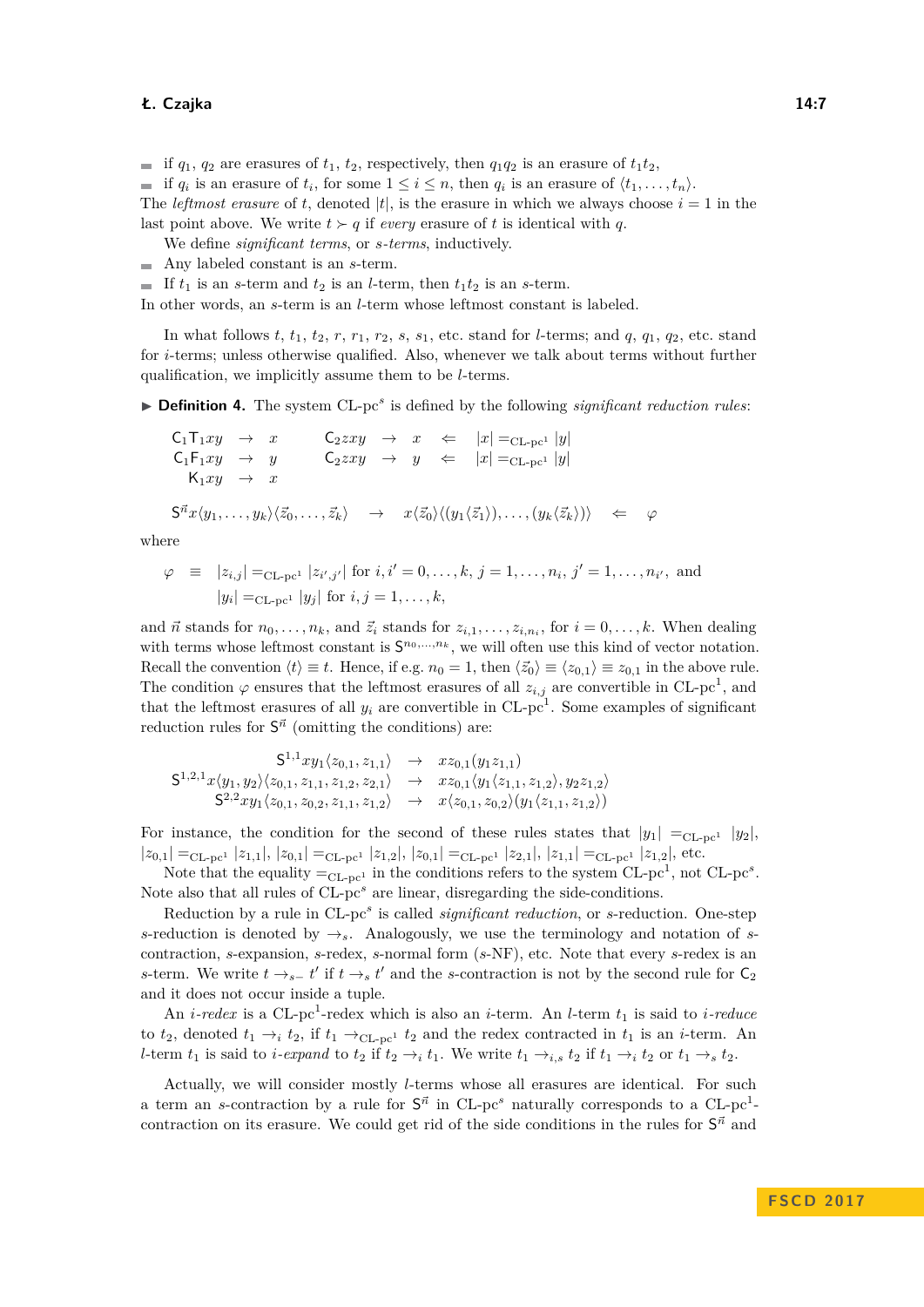## **14:8 Confluence of an Extension of Combinatory Logic by Boolean Constants**

consider exclusively terms whose all erasures are identical. But then we would need to require *i*/*s*-contractions/expansions to always occur "in the same way" (modulo labeling) in all components of a tuple. This would complicate the inductive proofs concerning the relations  $\rightarrow_s, \rightarrow_i$ , etc. Hence, the role of the conditions in the rules for  $S^{\vec{n}}$  is purely technical.

<span id="page-7-8"></span>▶ **Lemma 5.** *The system* CL-pc<sup>*s*</sup> *is terminating.* 

**Proof.** The number of labeled constants decreases with each *s*-contraction.

▶ **Lemma 6.** *If*  $t_1$  →  $t_2$  *then*  $|t_1| = C1$ -pc<sup>1</sup>  $|t_2|$ *.* 

The above simple lemma implies that the conditions in significant reduction rules are stable under *s*-reduction and *s*-expansion. It is obvious that they are also stable under *i*-reduction and *i*-expansion.

<span id="page-7-3"></span>
$$
\blacktriangleright
$$
 Lemma 7. If  $t \succ q$  and  $t \rightarrow_{s-} t'$  then there is  $q'$  with  $q \rightarrow_{\text{CL-pc}^1} q'$  and  $t' \succ q'$ .

**Proof.** Because all erasures of  $t$  are identical and the second rule for  $C_2$  is not used, the *s*−-reduction may be simulated by a CL-pc<sup>1</sup>-reduction in an obvious way. Because the  $s$  –-contraction does not occur inside a tuple, all erasures of  $t'$  are still identical.

In the next definition we introduce the predicate  $\Downarrow_{\mathsf{F}_1}$  and the notion of standard *l*-terms. Intuitively, an *l*-term *t* is standard if the labelings in *t* have the meaning we intend to assign them, i.e. if *t* is a term obtained by the process informally described in the previous section.

<span id="page-7-1"></span> $\triangleright$  **Definition 8.** An *l*-term *t* is *standard* if for every subterm *t'* of *t* the following hold:

- <span id="page-7-0"></span>1.  $t'$  is either an *i*-term, an *s*-term or a tuple,
- <span id="page-7-4"></span>**2.** if  $t' \equiv C_1 t_0 t_1 t_2$  and  $t_0$  is in *s*-NF, then  $t_0 \equiv T_1$  or  $t_0 \equiv F_1$ ,
- <span id="page-7-7"></span>**3.** if  $t' \equiv C_2 t_0 t_1 t_2$  then  $|t_1| =_{CL-pc^1} |t_2|$ ,
- <span id="page-7-9"></span>**4.** if  $t' \equiv S^{n_0, ..., n_k} t_0 t_1 t_2$  then  $t_2$  is a tuple of length  $\sum_{i=0}^k n_k$  and if  $k > 1$  then  $t_1$  is a tuple of length *k*,
- <span id="page-7-2"></span>**5.** if  $t'$  is an *s*-term and  $t' \rightarrow_s^* t''$ , then  $t''$  is also an *s*-term,
- <span id="page-7-10"></span>**6.** if  $t' \equiv \langle t_1, \ldots, t_n \rangle$  with  $n > 1$ , then none of  $t_1, \ldots, t_n$  is a tuple.

An *l*-term *t* is *strongly standard* if  $t \to s$ <sup>\*</sup> *t*<sup>'</sup> implies that *t*<sup>'</sup> is standard. We write  $t \Downarrow_{\mathsf{F}_1}$  if *t* is strongly standard and has no *s*-NFs other than  $\mathsf{F}_1$ , i.e. if  $t \to_s^! t'$  then  $t' \equiv \mathsf{F}_1$ .

Point [1](#page-7-0) in Definition [8](#page-7-1) essentially ensures that a standard term may be decomposed into a "significant" prefix and an "insignificant" suffix. A labeled term which is not standard is e.g.  $CT_1$ , because it is neither an *s*-term, nor an *i*-term, nor a tuple. Other examples of non-standard terms are:  $C_1$ TFF,  $C_2$ CTF,  $S^{1,1,1}$ TTT,  $K_1$ FF,  $C_2$ CT<sub>1</sub>T,  $S^{1,1}$ CC $\langle T_1, T_1 \rangle$ ,  $K_1\langle T_1, T_1 \rangle T_1$ ,  $\langle \langle C, C \rangle, C \rangle$ . Examples of standard terms which are not strongly standard are:  $S^{1,1}C_1C\langle T_1, T_1 \rangle, S^{1,1}C_1C\langle T, T \rangle T, (K_1C_1T)TTT.$ 

## <span id="page-7-6"></span>► Lemma 9.

- **1.** *Any i-term is standard.*
- **2.** *Any labeled constant is standard.*
- **3.** *Every subterm of a standard term is also standard.*
- **4.** *Every subterm of a term to which some strongly standard term s-reduces, is strongly standard.*
- **5.** If  $t_1t_2$  is standard then  $t_1$  is not a tuple.
- <span id="page-7-5"></span>**6.** *If*  $C_1t_0t_1t_2$  *is a subterm of a strongly standard term, then*  $t_0 \rightarrow_s^*$   $T_1$  *or*  $t_0 \rightarrow_s^*$   $F_1$ *.*

**Proof.** Follows from definitions. For the last point one also needs Lemma [5.](#page-7-8)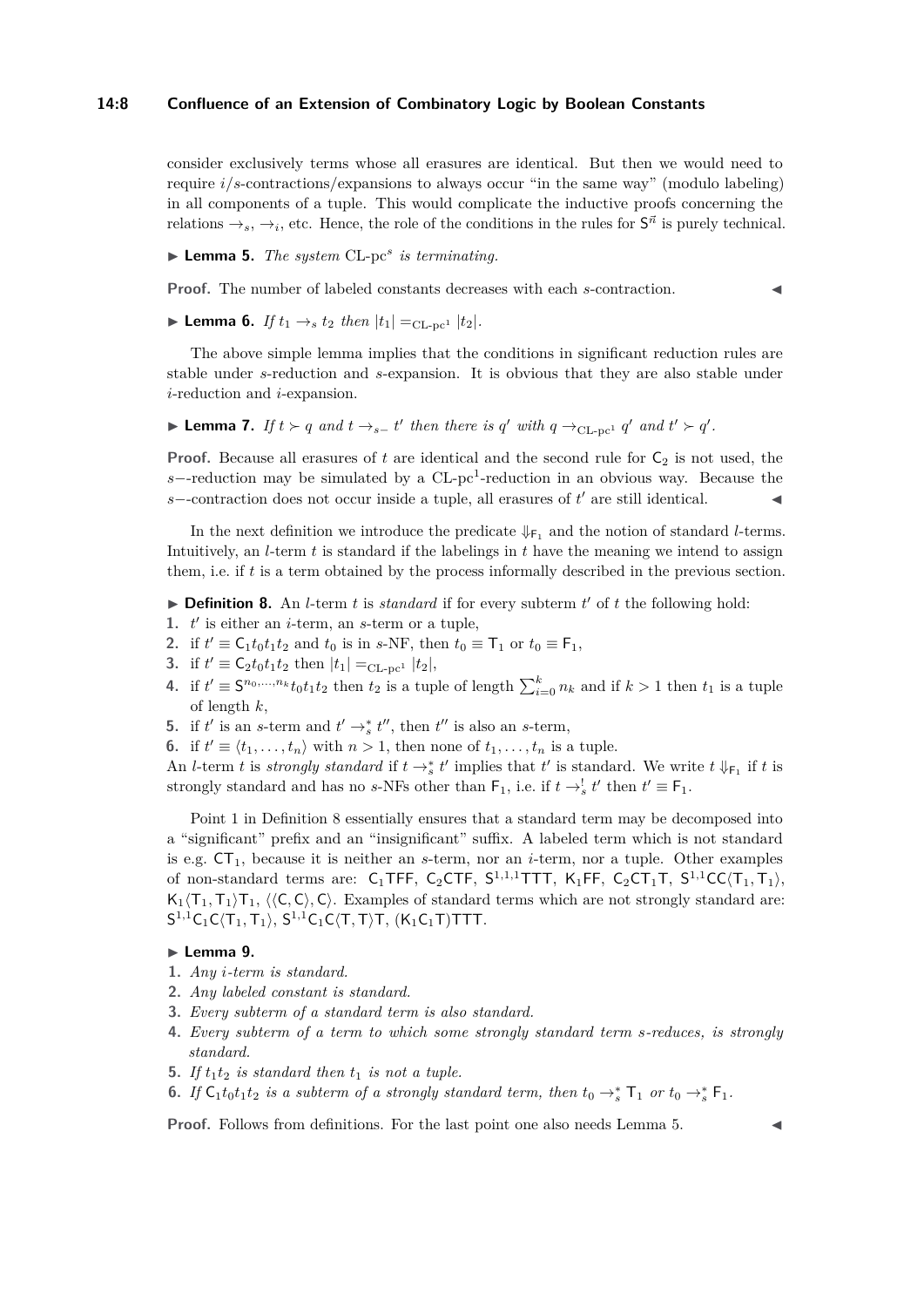## <span id="page-8-0"></span>**4 Confluence proof**

We now give technical details of our confluence proof. As outlined in Section [2,](#page-1-1) we show: 1. if  $t > q$  and  $t \downarrow_{\mathsf{F}_1}$ , and  $q \rightarrow_{\text{CL-pc}} q'$ , then there is  $t'$  with  $t' > q'$  and  $t' \downarrow_{\mathsf{F}_1}$  (Corollary [15\)](#page-10-0), 2. if  $t > q$  and  $t \downarrow_{\mathsf{F}_1}$ , and  $q \text{CL-pc} \leftarrow q'$ , then there is  $t'$  with  $t' > q'$  and  $t' \downarrow_{\mathsf{F}_1}$  (Corollary [25\)](#page-13-0). The first part is proven by showing that CL-pc-reductions in *q* may be simulated by *i*reductions and *s*-reductions in *t*, and that  $i/s$ -reductions preserve  $\Downarrow_{\mathsf{F}_1}$  (Lemma [13](#page-10-1) and Lemma [14\)](#page-10-2). For the second part, we show that CL-pc-expansions in *q* may be simulated by *i*-expansions and *a*-expansions (Definition [16\)](#page-11-0) in *t*. The technical notion of *a*-expansion is needed to ensure that the new subterms of  $t'$  are labeled appropriately, in the way outlined in Section [2](#page-1-1) (*s*-contraction by itself does not put any labeling restrictions on the terms erased in the contraction). Moreover, *a*-expansion is also needed to facilitate the proof that  $t' \Downarrow_{\mathsf{F}_1}$ (see the discussion before Definition [16\)](#page-11-0). Plain *s*-expansion does not necessarily preserve  $\Downarrow_{\text{F}_1}$ , while *a*-expansion does (Lemma [24\)](#page-13-2).

In other words, we show that CL-pc-reductions (expansions) in unlabeled terms may be simluated by *i*/*s*-reductions (*i*/*a*-expansions) in their labeled variants, and that *i*/*s*reductions ( $i/a$ -expansions) preserve  $\Downarrow_{\mathsf{F}_1}$ . A conversion  $q =_{\text{CL-pc}} \mathsf{F}$  can then be translated into a conversion  $t =_{i,s,a}$   $F_1$  with no *s*-expansions or *a*-reductions, and with  $t > q$ . For instance, a conversion in CL-pc

$$
F \leftarrow C(KF\Omega)FF \leftarrow C(KF\Omega)F(CTF(KF\Omega)) \rightarrow CFF(CTF(KF\Omega)) \leftarrow
$$
  
CFF(C(KTF)F(KF\Omega)) \rightarrow C(KTF)F(KF\Omega) \rightarrow C(KTF)FF \rightarrow F \leftarrow  
KF(CF) \leftarrow SKCF \leftarrow SKC(KF\Omega) \rightarrow SKCF

will be translated to

$$
F_1 \underset{a \leftarrow}{\leftarrow} C_2(KF\Omega)F_1F_1 \underset{a \leftarrow}{\leftarrow} C_2(KF\Omega)F_1(C_1T_1F_1(KF\Omega)) \rightarrow_i C_2FF_1(C_1T_1F_1(KF\Omega)) \underset{a \leftarrow}{\leftarrow} C_2FF_1(C_1(K_1T_1F)F_1(KF\Omega)) \rightarrow_s C_1(K_1T_1F)F_1(KF\Omega) \rightarrow_i C_1(K_1T_1F)F_1F \rightarrow_s^* F_1 \underset{a \leftarrow}{\leftarrow} K_1F_1(CF) \underset{a \leftarrow}{\leftarrow} S^{1,1}K_1C\langle F_1, F \rangle \underset{a, i \leftarrow}{\rightarrow} S^{1,1}K_1C\langle K_1F_1\Omega, KF\Omega \rangle \rightarrow_{s,i}^* S^{1,1}K_1C\langle F_1, F \rangle
$$

Since  $F_1 \downarrow_{F_1}$  and we prove that *i/s*-reductions and *i/a*-expansions preserve  $\downarrow_{F_1}$ , we may conclude that  $t \downarrow_{\mathsf{F}_1}$ . Then by the definition of  $\downarrow_{\mathsf{F}_1}$  we obtain a significant reduction  $t \to_s^* \mathsf{F}_1$ . In fact, the reduction may be assumed to be a *s*−-reduction (Lemma [26\)](#page-13-1). By Lemma [7](#page-7-3) this reduction  $t \rightarrow_{s-}^*$  F<sub>1</sub> may be translated into a CL-pc<sup>1</sup>-reduction by erasing the labelings. Hence finally  $q \rightarrow_{CL-pc^1}^* F$  (Lemma [27\)](#page-14-0).

We first show that a CL-pc-contraction may be simulated by *i*-reductions and *s*-reductions.

<span id="page-8-1"></span>**Lemma 10.** *If t is strongly standard,*  $t > q$  *and*  $q \rightarrow_{CL-pc} q'$ , *then there exists a term t'* such that  $t \rightarrow_{i,s}^* t'$  and  $t' \succ q'$ .

**Proof.** Induction on the size of *t*. First assume *t* is not a tuple and *q* is the CL-pc-redex contracted in  $q \rightarrow_{CL-pc} q'$ . If  $t \equiv q$  then  $t \equiv q \rightarrow_i q'$  and we may take  $t' \equiv q'$ . If  $t \not\equiv q$  then  $t$ is not an *i*-term because  $t > q$ . Hence by [1](#page-7-0) in Definition [8](#page-7-1) we conclude that *t* is an *s*-term. We have the following possibilities.

- If  $q \equiv \text{CT} q_1 q_2 \rightarrow_{\text{CL-pc}} q_1 \equiv q'$  then the leftmost constant in *t* is either  $\text{C}_1$  or  $\text{C}_2$ .
	- If  $t \equiv C_1 T_1 t_1 t_2$  then  $t \rightarrow_s t_1$  and  $t_1 \succ q_1$ , so we may take  $t' \equiv t_1$ .
	- The case  $t \equiv C_1 \tau_{t_1 t_2}$  is impossible by [2](#page-7-4) in Definition [8.](#page-7-1)
	- If  $t \equiv \mathsf{C}_2 t_0 t_1 t_2$  then  $t_1 \succ q_1$  and  $|t_1| = \mathsf{C}_{\text{L-DC}1} |t_2|$  by [3](#page-7-7) in Definition [8.](#page-7-1) Thus  $t \to_s t_1$ and we may take  $t' \equiv t_1$ .
- If  $q \equiv \text{CF}_{q_1q_2} \rightarrow_{\text{CL-pc}} q_2$  then the argument is analogous. Note that the presence of the second rule for  $C_2$  is necessary here.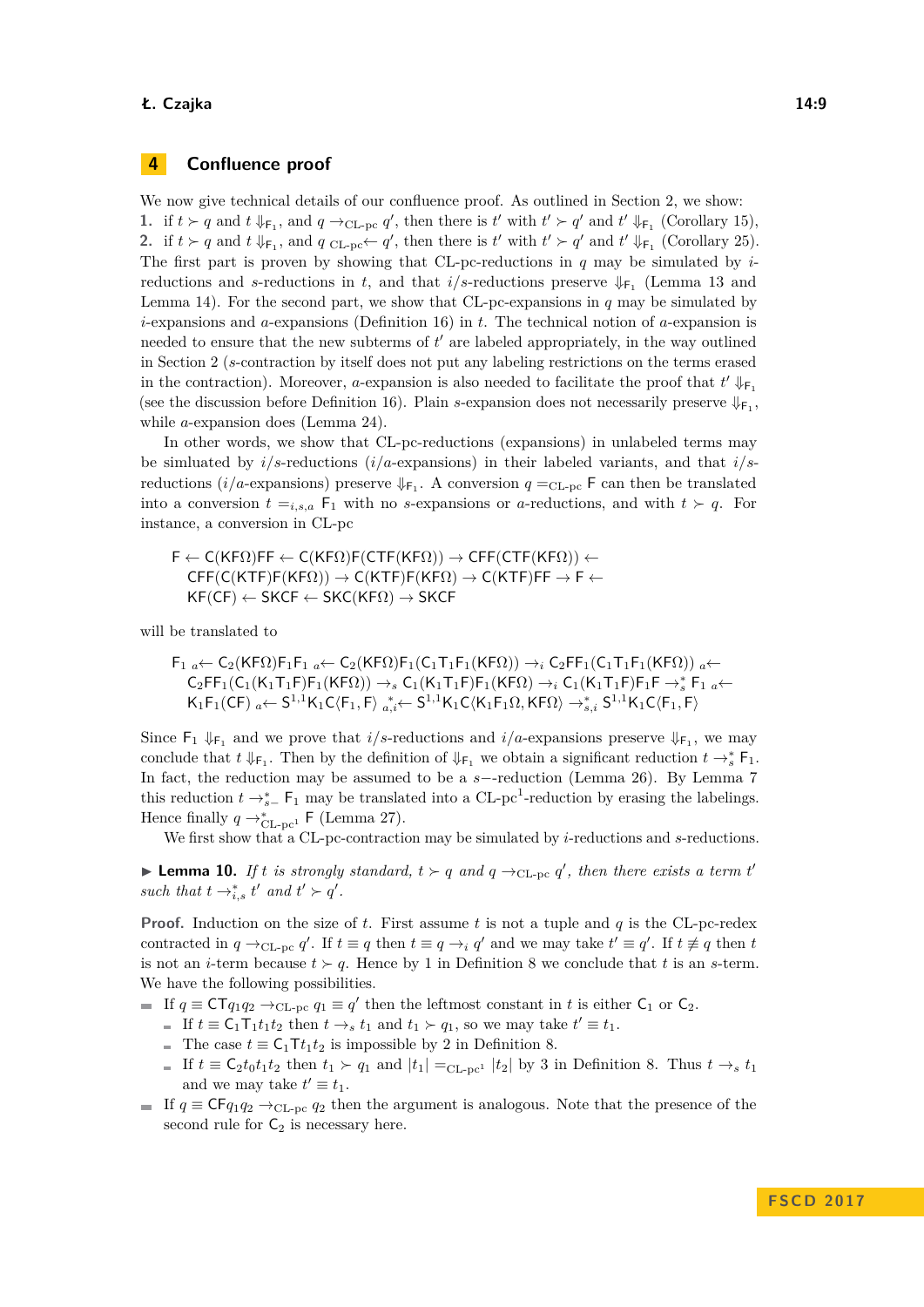## **14:10 Confluence of an Extension of Combinatory Logic by Boolean Constants**

- If  $q \equiv \mathsf{C} q_0 q_1 q_1 \rightarrow_{\text{CL-pc}} q_1$  then  $t \equiv \mathsf{C}' t_0 t_1 t_2$  with  $\mathsf{C}' \in \{\mathsf{C}_1,\mathsf{C}_2\},\ t_0 \succ q_0,\ t_1 \succ q_1$  and  $t_2 \succ q_1$ .
	- If  $C' \equiv C_1$  then  $t_0 \rightarrow_s^* T_1$  or  $t_0 \rightarrow_s^* F_1$  by Lemma [9.](#page-7-6) Hence  $t \rightarrow_s^* t_1$  or  $t \rightarrow_s^* t_2$ . In the first case we may take  $t' \equiv t_1$ , and in the second we take  $t' \equiv t_2$ .
- If  $C' \equiv C_2$  then  $t \to_s t_1$  because  $|t_1| \equiv |t_2| \equiv q_1$ . Thus we take  $t' \equiv t_1$ .
- If  $q \equiv \mathsf{K} q_1 q_2 \rightarrow_{\text{CL-pc}} q_1$  then  $t \equiv \mathsf{K}_1 t_1 t_2 \rightarrow_s t_1$  with  $t_1 \succ q_1$ . We take  $t' \equiv t_1$ .
- If  $q \equiv \mathsf{S}q_0q_1q_2 \rightarrow_{\text{CL-pc}} q_0q_2(q_1q_2)$  then  $t \equiv \mathsf{S}^{\vec{n}}s\langle t_1,\ldots,t_k\rangle\langle \vec{r}_0,\ldots,\vec{r}_k\rangle$  where the conven-tions regarding the vector notation are as in Definition [4,](#page-6-0) and  $s \succ q_0$ , and  $t_i \succ q_1$  for  $i = 1, \ldots, k$ , and  $r_{i,j} \succ q_2$  for  $i = 0, \ldots, k, j = 1, \ldots, i$ . Thus

$$
t \to_s s \langle \vec{r}_0 \rangle \langle t_1 \langle \vec{r}_1 \rangle, \dots, t_k \langle \vec{r}_k \rangle \rangle \succ q_0 q_2(q_1 q_2)
$$

and we may take  $t' \equiv s \langle \vec{r}_0 \rangle \langle t_1 \langle \vec{r}_1 \rangle, \dots, t_k \langle \vec{r}_k \rangle \rangle.$ 

If *t* is a tuple or *q* is not the contracted CL-pc-redex, then the claim follows from the inductive  $h$ ypothesis.

The following technical lemma shows that  $\leftrightarrow_i$  may be postponed after  $\rightarrow_s$ .

<span id="page-9-0"></span>
$$
\blacktriangleright \textbf{Lemma 11. } If \ t \leftrightarrow_i \cdot \rightarrow_s^* t' \ then \ t \rightarrow_s^* \cdot \leftrightarrow_i^{\equiv} t'.
$$

**Proof.** Suppose  $t_1 \leftrightarrow_i t_2 \rightarrow_s t_3$ . We proceed by induction on the definition of  $t_2 \rightarrow_s t_3$ .

If  $t_2$  is the contracted *s*-redex then, because an *i*-redex (*i*-contractum) is an *i*-term, it is easy to see by inspecting Definition [4](#page-6-0) that the *i*-redex (*i*-contractum) in  $t_2$  must occur below a variable position of the *s*-redex. Since significant reduction rules are linear and their conditions are stable under *i*-reductions (*i*-expansions), the claim holds. Note that we need  $\leftrightarrow_{i}^{\equiv}$  instead of  $\leftrightarrow_{i}$  in the conclusion, because the *i*-redex (*i*-contractum) may be erased by the *s*-contraction.

If  $t_2$  is not the *s*-redex, then  $t_2 \equiv s_1 s_2$  or  $t_2 \equiv \langle s_1, \ldots, s_n \rangle$  with  $n > 1$ , and the claim is easily established possibly appealing to the inductive hypothesis.

The next lemmas show that *i*-reductions/expansions and *s*-reductions preserve  $\Downarrow_{\mathsf{F}_1}$ .

<span id="page-9-1"></span>**Example 12.** If t is standard and  $t \leftrightarrow_i t'$  then  $t'$  is standard.

**Proof.** We check that the conditions in Definition [8](#page-7-1) hold for every subterm *s'* of *t'*. Note that because *i*-redexes and *i*-contracta are *i*-terms,  $s'$  is an *i*-term or there is a subterm  $s$ of *t* such that  $s \leftrightarrow \overline{\overline{a}} s'$ .

- 1. If *s*' is not an *i*-term, then there is a subterm *s* of *t* such that  $s \leftrightarrow \frac{1}{i} s'$ . If *s* is an *i*-term or a tuple then so is *s'*. Otherwise, *s* is an *s*-term by [1](#page-7-0) in Definition [8.](#page-7-1) Then *s'* is also an *s*-term.
- **2.** Suppose  $s' \equiv C_1 t'_0 t'_1 t'_2$  with  $t'_0$  in *s*-NF. Since *s'* is not an *i*-term, there is a subterm *s* of *t* such that  $s \equiv \mathsf{C}_1 t_0 t_1 t_2$  and  $t_i \leftrightarrow \overline{\overline{i}} t'_i$  for  $i = 0, 1, 2$ . Since  $t'_0$  is in  $s$ -NF and  $t_0 \leftrightarrow \overline{\overline{i}} t'_0$ , the term  $t_0$  is also in *s*-NF. Thus  $t_0 \equiv \mathsf{T}_1$  or  $t_0 \equiv \mathsf{F}_1$  by [2](#page-7-4) in Definition [8.](#page-7-1) Hence  $t'_0 \equiv \mathsf{T}_1$  or  $t'_0 \equiv \mathsf{F}_1.$
- **3.** Suppose  $s' \equiv C_2 t'_0 t'_1 t'_2$ . Since  $s'$  is not an *i*-term, there is a subterm *s* of *t* such that  $s \equiv C_1 t_0 t_1 t_2$  and  $t_i \leftrightarrow \frac{1}{i} t'_i$  for  $i = 0, 1, 2$ . By [3](#page-7-7) in Definition [8](#page-7-1) we have  $|t_1| =_{CL-pc^1} |t_2|$ . Hence also  $|t'_1| =_{CL-pc^1} |t'_2|$ , because  $t_i \leftrightarrow \frac{1}{i} t'_i$  implies  $|t_i| =_{CL-pc^1} |t'_i|$ .
- **4.** Suppose  $s' \equiv S^{n_0, ..., n_k} t'_0 t'_1 t'_2$ . Since  $s'$  is not an *i*-term, there is a subterm *s* of *t* such that  $s \equiv \mathsf{S}^{n_0,\ldots,n_k} t_0 t_1 t_2$  and  $t_i \leftrightarrow \frac{1}{i} t'_i$  for  $i = 0, 1, 2$ . By [4](#page-7-9) in Definition [8](#page-7-1) we conclude that  $t_2$ is a tuple of length  $n = \sum_{i=0}^{k} n_i$ , and if  $k > 1$  then  $t_1$  is a tuple of length k. The same holds for  $t'_2$  and  $t'_1$ , because a tuple cannot be an *i*-redex or an *i*-contractum.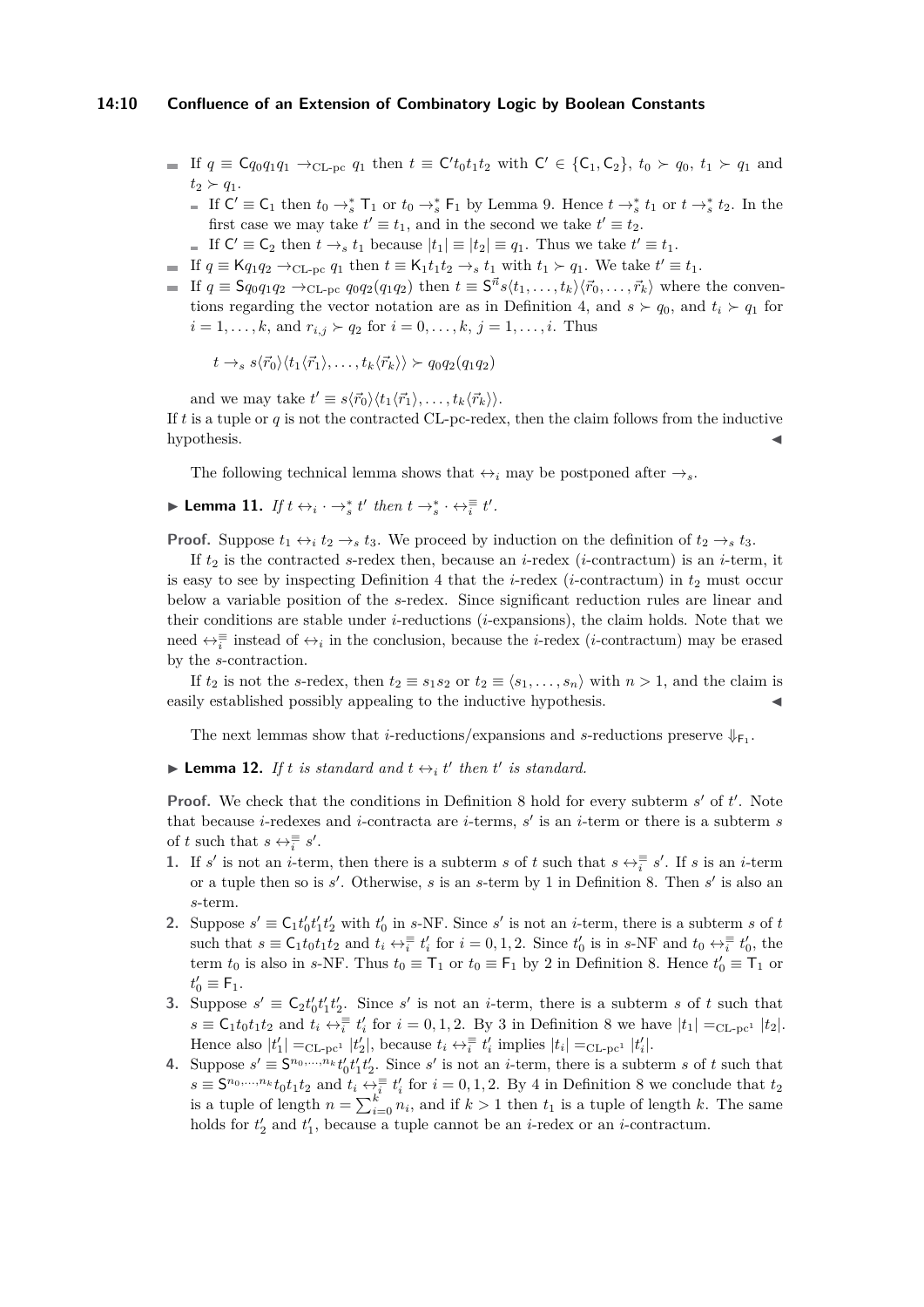- **5.** Suppose *s*' is an *s*-term. There is a subterm *s* of *t* such that  $s \leftrightarrow \frac{1}{i} s'$ . Since *s*' is an *s*-term, so is *s*. Suppose  $s' \to s r'$ . By Lemma [11](#page-9-0) there is *r* such that  $s \to s r \leftrightarrow \frac{1}{i} r'$ . By [5](#page-7-2) in Definition [8,](#page-7-1) the term  $r$  is an  $s$ -term. Hence,  $r'$  is also an  $s$ -term.
- **6.** Suppose  $s' \equiv \langle t'_1, \ldots, t'_n \rangle$  with  $n > 1$ . Since  $s'$  is not an *i*-term, there is a subterm *s* of *t* such that  $s \equiv \langle t_1, \ldots, t_n \rangle$  and  $t_i \leftrightarrow \overline{i} \atop i \neq j$  for  $i = 1, \ldots, n$ . By [6](#page-7-10) in Definition [8](#page-7-1) none of  $t_1, \ldots, t_n$  is a tuple. Hence, none of  $t'_1, \ldots, t'_n$  is a tuple either.
- <span id="page-10-1"></span>**Example 13.** If  $t \Downarrow_{\mathsf{F}_1}$  and  $t \leftrightarrow_i t'$  then  $t' \Downarrow_{\mathsf{F}_1}$ .

**Proof.** Suppose  $t' \to_s^* t'_0$ . By Lemma [11](#page-9-0) there is  $t_0$  with  $t \to_s^* t_0$  and  $t_0 \leftrightarrow_s^{\equiv} t'_0$ . Because  $t$ is strongly standard,  $t_0$  is standard. Hence  $t'_0$  is standard by Lemma [12.](#page-9-1) Therefore  $t'$  is strongly standard.

Suppose  $t' \to_s^* t'_0$  with  $t'_0$  in *s*-NF. By Lemma [11](#page-9-0) there is  $t_0$  with  $t \to_s^* t_0 \leftrightarrow_s^{\equiv} t'_0$ . Since  $t'_0$ is in *s*-NF, so is *t*0, because an *i*-contraction or an *i*-expansion cannot create an *s*-redex. Since  $t \Downarrow_{\mathsf{F}_1}$  we obtain  $t_0 \equiv \mathsf{F}_1$ . Thus  $t'_0 \equiv t_0 \equiv \mathsf{F}_1$ .

- <span id="page-10-2"></span>**Example 14.** *If*  $t \Downarrow_{F_1}$  *and*  $t \rightarrow_s t'$  *then*  $t' \Downarrow_{F_1}$ *.*
- <span id="page-10-0"></span>▶ Corollary 15. If  $t \Downarrow_{\mathsf{F}_1}$ ,  $t \succ q$  and  $q \rightarrow_{\text{CL-pc}} q'$  then there is  $t'$  with  $t' \succ q'$  and  $t' \Downarrow_{\mathsf{F}_1}$ .

**Proof.** Follows from Lemma [10,](#page-8-1) Lemma [13](#page-10-1) and Lemma [14.](#page-10-2)

With the above corollary we have finished the first half of the proof. Now we need to show an analogous corollary for CL-pc-expansions. First, we want to prove that CL-pcexpansions in unlabeled terms may be simulated by *i*-expansions and *a*-expansions in their strongly standard labeled variants. We have already shown in Lemma [13](#page-10-1) that *i*-expansions preserve  $\Downarrow_{\mathsf{F}_1}$ . We need to show that *a*-expansions also preserve  $\Downarrow_{\mathsf{F}_1}$ .

One trivial reason why *s*-expansions do not necessarily preserve  $\Downarrow_{\mathsf{F}_1}$  is that if  $t_s \leftarrow t'$ then  $t'$  may be not standard even if  $t$  is, e.g., consider  $\mathsf{F}_1$   $\leftarrow$  K<sub>1</sub> $\mathsf{F}_1(\mathsf{CT}_1)$ . A more profound reason is that with *s*-expansion we do not sufficiently "control" the expansion by a rule for  $C_2$ . E.g.  $F_1$   $\leftarrow$  C<sub>2</sub> $\Omega F_1(KF\Omega)$ . Then  $C_2\Omega F_1(KF\Omega) \rightarrow_{\mathcal{S}} KF\Omega$  but KF $\Omega$  does not *s*-reduce to  $F_1$ .

Hence, we use *a*-expansions which put additional restrictions on the *s*-redexes, essentially implementing the labeling of expansions described in Section [2.](#page-1-1) They also allow to "delay" the reductions in a contractum of  $C_2t_0t_1t_1$  to facilitate the proof of an analogon of Lemma [11.](#page-9-0)

Like in the proof of Lemma [13](#page-10-1) we show that if  $t' \rightarrow_a t$  then any reduction  $t' \rightarrow_s^* s'$ may be simulated by a reduction  $t \to_s^* s$  with  $s' \to_{\overline{a}}^{\equiv} s$ . The most interesting case is when  $t' \equiv E[\mathsf{C}_2 t_0 t_1 t_1] \rightarrow_a E[t_1] \equiv t$  (where *E* is a context), which is obtained from a CL-pcexpansion by the rule  $Cxyy \rightarrow y$ . We now informally describe the idea for the proof in this case. Thus suppose  $t' \rightarrow_s^* s'$ . If a contracted *s*-redex does not overlap with a descendant<sup>[5](#page-10-3)</sup> of  $C_2t_0t_1t_1$ , then the *s*-reduction is simulated by the same *s*-reduction. If a descendant of  $C_2t_0t_1t_1$  occurs inside a contracted *s*-redex, but it is different from this redex, then the descendant must occur below a variable position of the *s*-redex, because there are no non-root overlaps between the rules of significant reduction. Thus we may simulate this *s*-reduction by the same *s*-reduction. If a contracted *s*-redex occurs inside a descendant  $C_2 t'_0 t'_1 t'_2$  of  $C_2 t_0 t_1 t_1$ , but it is different from this descendant, then it must occur in  $t_0$ ,  $t_1$  or  $t_2$ . In this case we ignore the *s*-contraction while at all times maintaining the invariant: if  $C_2 t'_0 t'_1 t'_2$  is a descendant of  $C_2t_0t_1t_1$  then  $t_1 \rightarrow_s^* t'_1$  and  $t_1 \rightarrow_s^* t'_2$ , and the descendant of  $t_1$  in the simulated reduction is always identical with  $t_1$ , i.e.  $t_1$  (the *a*-contractum of  $C_2 t_0 t_1 t_1$ ) is not changed by

<span id="page-10-3"></span><sup>5</sup> Note that because the rules of significant reduction are linear there may be at most one descendant.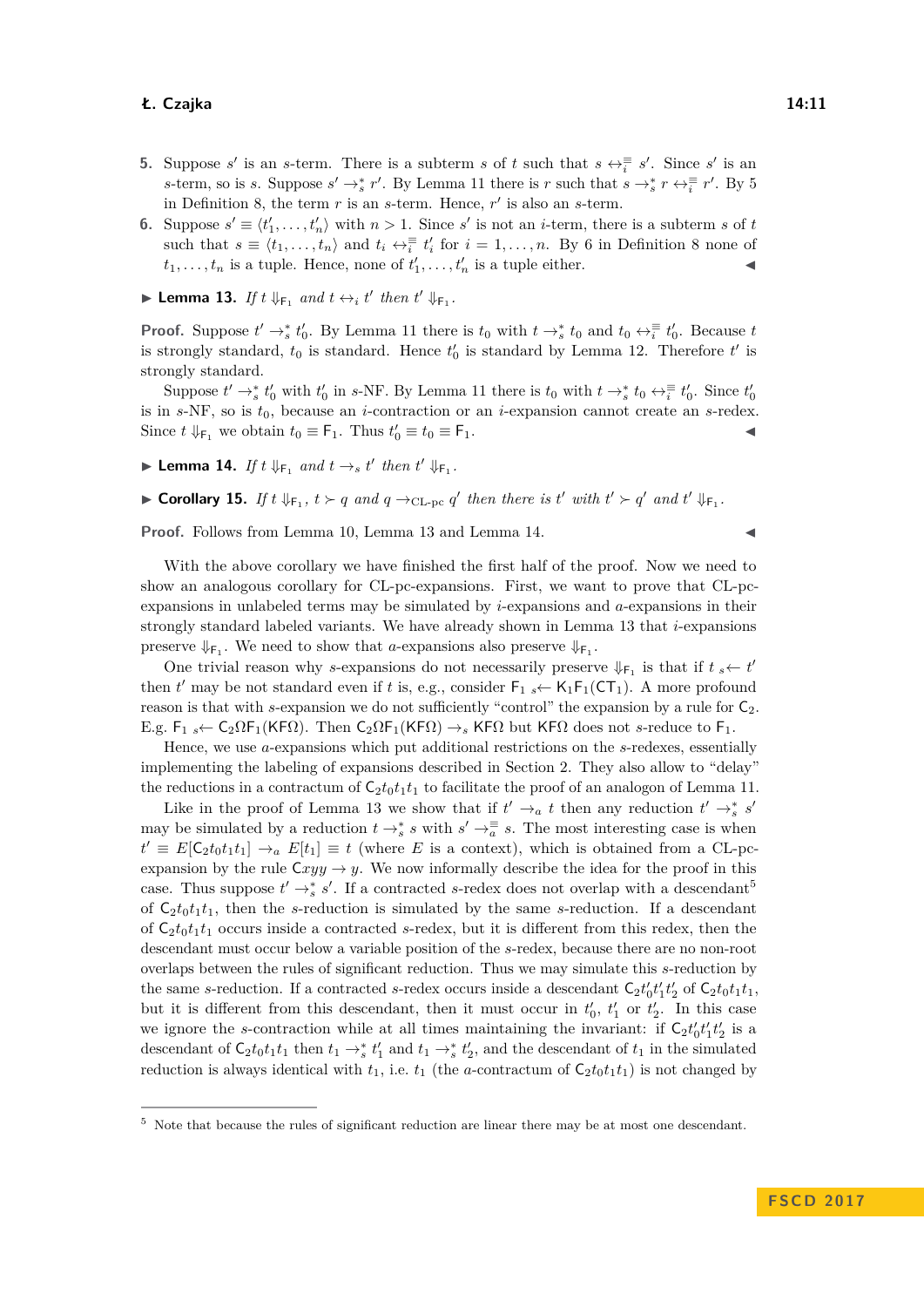## **14:12 Confluence of an Extension of Combinatory Logic by Boolean Constants**

the simulated *s*-reduction. Finally, if a descendant  $C_2 t'_0 t'_1 t'_2$  of  $C_2 t_0 t_1 t_1$  is *s*-contracted, then either  $C_2t'_0t'_1t'_2 \rightarrow_s t'_1$  or  $C_2t'_0t'_1t'_2 \rightarrow_s t'_2$ . In any case we can s-reduce  $t_1$  to  $t'_1$  or  $t'_2$ . In other words, we defer the choice of the simulated reduction path till the descendant of the *a*-redex is actually contracted.

<span id="page-11-0"></span>**Definition 16.** An *l*-term  $t'$  is an *a*-redex and  $t$  its *a*-contractum, if  $t$  is an *s*-term and one of the following holds:

- $t' \equiv C_1 T_1 tq$  and *q* is an *i*-term,
- $t' \equiv \mathsf{C}_1 \mathsf{F}_1 qt$  and *q* is an *i*-term,
- $t' \equiv \mathsf{C}_2 q t_1 t_2$ ,  $t \to_s^* t_1$ ,  $t \to_s^* t_2$  and  $q$  is an *i*-term,
- $t' \equiv \mathsf{K}_1 t q$  and *q* is an *i*-term,
- $t' \equiv S^{\vec{n}}t_0\langle s_1,\ldots,s_k\rangle\langle\vec{r}_0,\ldots,\vec{r}_k\rangle$  where the conventions regarding vector notation are as in Definition [4,](#page-6-0)  $|s_i| =_{CL-pc^1} |s_j|$  for  $i, j = 1, ..., k, |r_{i,j}| =_{CL-pc^1} |r_{i',j'}|$  for  $i, i' = 0, ..., k, j =$  $1,\ldots,n_i, j'=1,\ldots,n_{i'}$ , none of the  $s_i$  or  $r_{i,j}$  is a tuple, and  $t \equiv t_0 \langle \vec{r}_0 \rangle \langle s_1 \langle \vec{r}_1 \rangle, \ldots, s_k \langle \vec{r}_k \rangle \rangle$ .

Because of the third point, an *a*-contractum of an *a*-redex is not unique. The notations  $\rightarrow_a$ , →<sup>\*</sup><sub>a</sub>, →<sub>*i*,a</sub>, etc. are used accordingly. Note that any *a*-redex is an *s*-redex.

<span id="page-11-1"></span>▶ **Lemma 17.** *If*  $t' \rightarrow a$  *t then*  $t' \rightarrow s \cdot s$   $\leftarrow t$ *, and hence*  $|t'| =_{CL-pc^1} |t|$ *.* 

The above simple lemma implies that the conditions in significant reduction rules are stable under *a*-reduction and *a*-expansion. Note that if  $t' \rightarrow_a t$  then not necessarily  $t' \rightarrow_s t$ because of the third point in Definition [16.](#page-11-0)

<span id="page-11-2"></span>▶ **Lemma 18.** *If t is standard,*  $t \succ q$  *and*  $q$  <sub>CL-pc</sub>←  $q'$  *then there is*  $t'$  *with*  $t' \rightarrow_{i,a}^* t$  *and*  $t' \succ q'$ .

**Proof.** Induction on the size of *t*. First assume *t* is not a tuple and *q* is the CL-pc-contractum expanded in  $q_{CL-pc} \leftarrow q'$ . If *t* is an *i*-term, then  $t \equiv q_i \leftarrow q'$  and we may take  $t' \equiv q'$ . If *t* is not an *i*-term, then it is an *s*-term by [1](#page-7-0) in Definition [8.](#page-7-1) We have the following possibilities, depending on the rule of CL-pc used in the expansion.

- If  $q' \equiv \mathsf{CT} q_1 q_2 \rightarrow_{\text{CL-pc}} q_1 \equiv q$  then we take  $t' \equiv \mathsf{C}_1 \mathsf{T}_1 t q_2$  and we have  $t' \rightarrow_a t$  and  $t' \succ q'$ .
- If  $q' \equiv \mathsf{CF}q_1q_2 \rightarrow_{\text{CL-pc}} q_2 \equiv q$  then we may take  $t' \equiv \mathsf{C}_1\mathsf{F}_1q_1t$ .
- If  $q' \equiv \mathsf{C} q_0 q_1 q_1 \rightarrow_{\text{CL-pc}} q_1$  then we may take  $t' \equiv \mathsf{C}_2 q_0 t t$ .
- If  $q' \equiv \mathsf{K} q_0 q_1 \rightarrow_{\text{CL-pc}} q_0$  then we may take  $t' \equiv \mathsf{K}_1 t q_1$ .
- If  $q' \equiv \mathsf{S}q_0q_1q_2 \rightarrow_{\text{CL-pc}} q_0q_2(q_1q_2)$  then  $t \succ q_0q_2(q_1q_2)$  and t is an s-term. Hence  $t \equiv t_a t_b t_c$ with  $t_a \succ q_0$ ,  $t_b \succ q_2$  and  $t_c \succ q_1q_2$ . Recalling the convention  $\langle s \rangle \equiv s$  for any term *s*, we may assume

$$
t_b \equiv \langle s_1, \dots, s_m \rangle, t_c \equiv \langle t_1, \dots, t_k \rangle, \text{ for } k, m \in \mathbb{N}_+,
$$
  
if  $k = 1$  then  $t_1$  is not a tuple, and if  $m = 1$  then  $s_1$  is not a tuple. (\*)

In other words, if e.g.  $t_b$  is a tuple, then  $t_b \equiv \langle s_1, \ldots, s_m \rangle$  for some  $s_1, \ldots, s_m$ . If  $t_b$  is not a tuple then we take  $s_1 \equiv t_b$  and consider  $t_b \equiv \langle t_b \rangle \equiv \langle s_1 \rangle$ . This is chiefly to reduce the number of cases to consider. Let  $1 \leq i \leq k$ . Because  $t_b \succ q_2$ , we have  $s_i \succ q_2$  for  $i = 1, \ldots, m$ . Also none of  $s_1, \ldots, s_m$  is a tuple, by condition [6](#page-7-10) in Definition [8,](#page-7-1) or by  $(\star)$ if  $m = 1$ . Since  $t_c > q_1q_2$ , we have  $t_i > q_1q_2$ . Also  $t_i$  cannot be a tuple, by condition [6](#page-7-10) in Definition [8,](#page-7-1) or by ( $\star$ ) if  $k = 1$ . Thus  $t_i \equiv u_i \langle \vec{r}_i \rangle$  where  $\vec{r}_i$  stands for  $r_{i,1}, \ldots, r_{i,n_i}$ , and  $u_i \succ q_1$  and  $r_{i,j} \succ q_2$  for  $j = 1, \ldots, n_i$ , where none of the  $r_{i,j}$  is a tuple, by definition (if  $n_i = 1$ ) or by condition [6](#page-7-10) in Definition [8.](#page-7-1) By Lemma [9](#page-7-6) also none of  $u_1, \ldots, u_k$  is a tuple. We may thus take  $t' \equiv \mathsf{S}^{m,n_1,\ldots,n_k} t_a \langle u_1,\ldots,u_k \rangle \langle \vec{r_0}, \vec{r}_1,\ldots,\vec{r}_k \rangle$  where  $\vec{r_0}$  stands for  $s_1, \ldots, s_m$ . We have  $t' \rightarrow a$  *t* and  $t' \succ q'$ .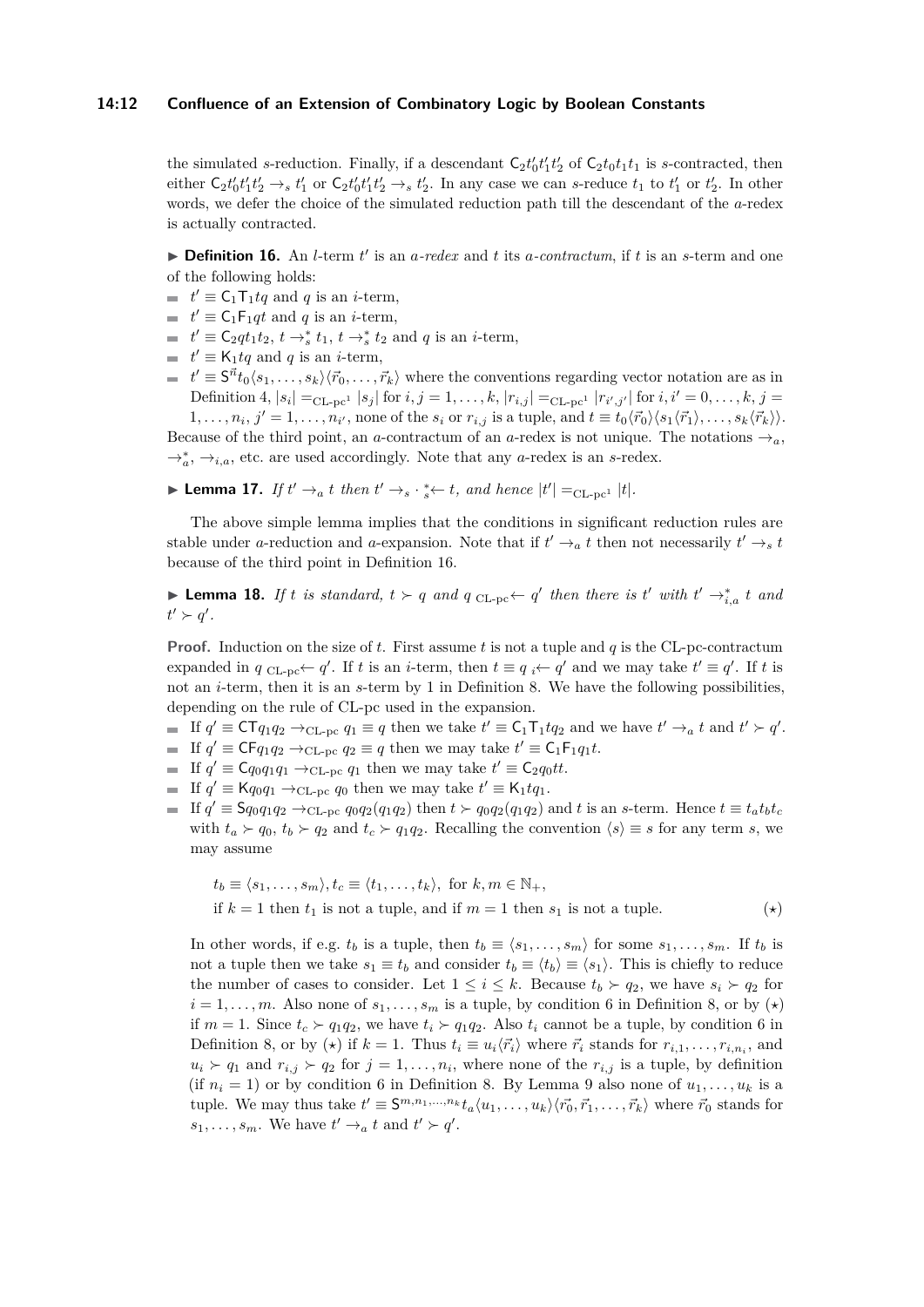If *t* is a tuple or *q* is not the CL-pc-contractum, then the claim follows from the inductive  $hypothesis.$ 

► Lemma 19. If  $t_a \leftarrow \cdots \rightarrow_s t'$  and  $t$  is standard then  $t \rightarrow_s^* \cdot \frac{=} \leftarrow t'.$ 

**Proof.** Suppose  $t' \to s t'_1$ ,  $t' \to a t$  and *t* is standard. By induction on the definition of  $t' \to s t'_1$ we show that there is  $t_1$  with  $t \to^*_{s} t_1$  and  $t'_1 \to^{\equiv}_{a} t_1$ . The base case is when the *s*-contraction in  $t' \rightarrow_s t'_1$  occurs at the root.

If the *s*-contraction occurs at the root, but the *a*-contraction in  $t' \rightarrow_a t$  does not occur at the root, then it is easy to see by inspecting the definitions that the  $a$ -redex in  $t'_1$  must occur below a variable position of the *s*-redex. Since significant reduction rules are linear and their conditions are stable under *a*-reduction, the claim holds in this case.

Assume that both the *s*-contraction and the *a*-contraction occur at the root. If  $t' \equiv$  $\mathsf{C}_2 q s_1 s_2 \to_a t$  then  $t \to_s^* s_1$ ,  $t \to_s^* s_2$  and the *s*-contraction of  $t'$  yields either  $s_1$  or  $s_2$ . We may thus take either  $t_1 \equiv s_1$  or  $t_1 \equiv s_2$ , and we have  $t \to_s^* t_1 \equiv t'_1$ . If  $t' \equiv \mathsf{C}_1 \mathsf{T}_1 t q \to_a t$  then the *s*-contraction must be by the first rule of CL-pc<sup>*s*</sup>, so  $t'_1 \equiv t$  and we may take  $t_1 \equiv t'_1 \equiv t$ . All other cases are analogous.

If neither the *s*-contraction nor the *a*-contraction occurs at the root, then the claim is easily established, possibly appealing to the inductive hypothesis.

Finally, assume that the *a*-contraction occurs at the root, but the *s*-contraction does not occur at the root. We have the following possibilities.

- If  $t' \equiv C_1T_1tq \rightarrow_a t$  then the *s*-contraction must occur inside *t*. So  $t \rightarrow_s t_1$  for some term  $t_1$ . Note that  $t$  is an  $s$ -term by definition of  $a$ -contraction. Therefore  $t_1$  is also an *s*-term, by [5](#page-7-2) in Definition [8.](#page-7-1) Thus  $t_1$  satisfies the required conditions.
- If  $t' \equiv C_2qs_1s_2 \rightarrow_a t$  then  $t \rightarrow_s^* s_1$ ,  $t \rightarrow_s^* s_2$  and the *s*-contraction must occur inside  $s_1$ or  $s_2$ . We may take  $t_1 \equiv t$  and we still have  $t'_1 \rightarrow_a t_1$ .
- The cases  $t' \equiv C_1F_1qt \rightarrow_a t$  and  $t' \equiv K_1tq \rightarrow_a t$  are analogous to the first case.
- If  $t' \equiv S^{\vec{n}}t_0 \langle s_1,\ldots,s_k \rangle \langle \vec{r}_0,\ldots,\vec{r}_k \rangle$  then  $|s_i| =_{CL-pc^1} |s_j|, |r_{i,j}| =_{CL-pc^1} |r_{i',j'}|$  for  $i, j, i', j'$ as in Definition [16,](#page-11-0) none of the  $s_i$  or  $r_{i,j}$  is a tuple, and  $t \equiv t_0 \langle \vec{r}_0 \rangle \langle s_1 \langle \vec{r}_1 \rangle, \ldots, s_k \langle \vec{r}_k \rangle \rangle$ . The *s*-contraction must occur inside one of the  $s_i$  or the  $r_{i,j}$ , or in  $t_0$ . For instance, assume  $s_1 \rightarrow_s s_1'$ . Since  $s_1$  is a subterm of *t* and it is not a tuple, it cannot *s*-reduce to a tuple by Definition [8.](#page-7-1) Hence  $s'_1$  is not a tuple. Take  $t_1 \equiv t_0 \langle \vec{r}_0 \rangle \langle s'_1 \langle \vec{r}_1 \rangle, s_2 \langle \vec{r}_2 \rangle, \ldots, s_k \langle \vec{r}_k \rangle$ . Note that  $t \rightarrow_s t_1$ . Thus  $t_1$  is an *s*-term, because *t* is an *s*-term and it *s*-reduces only to *s*-terms, by [5](#page-7-2) in Definition [8.](#page-7-1)
- <span id="page-12-1"></span>► Corollary 20. *If*  $t_a \leftarrow \cdots \rightarrow_s^* t'$  and *t* is strongly standard then  $t \rightarrow_s^* \cdot \frac{=}{} \leftarrow t'.$

<span id="page-12-0"></span>▶ **Lemma 21.** *If r is a strongly standard a-contractum of an a-redex r', and s' is a proper* subterm of  $r'$ , then  $s'$  is standard.

**Proof.** It suffices to show that  $s'$  is a subterm of some standard term.

- Suppose  $r' \equiv C_1T_1rq \rightarrow_a r$  with *q* an *i*-term. Both  $C_1T_1r$  and *q* are standard and *s'* is a subterm of one of them. The cases  $r' \equiv C_1F_1qr$  and  $r' \equiv K_1rq$  are analogous.
- Suppose  $r' \equiv C_2qr_1r_2 \rightarrow_a r$  with *q* an *i*-term. Because  $r \rightarrow_s^* r_i$  and *r* is strongly standard,  $r_1, r_2$  are standard. Also *q* is an *i*-term. This implies that  $C_2qr_1$  is also standard. Since *s*<sup>*i*</sup> occurs in  $C_2qr_1$  or  $r_2$ , it is standard.
- Suppose  $r' \equiv S^{\vec{n}}t_0 \langle s_1, \ldots, s_k \rangle \langle \vec{r}_0, \ldots, \vec{r}_k \rangle \rightarrow_a t_0 \langle \vec{r}_0 \rangle \langle s_1 \langle \vec{r}_1 \rangle, \ldots, s_k \langle \vec{r}_k \rangle \rangle$ . The term  $t_0$  and each of  $s_i$  and  $r_{i,j}$  (with  $i, j$  as in Definition [16\)](#page-11-0) is standard. Note that none of  $s_i$  or  $r_{i,j}$ is a tuple by Definition [16.](#page-11-0) Since each  $s_i$  is also standard, by inspecting Definition [8](#page-7-1) we may conclude that  $\langle s_1, \ldots, s_k \rangle$  is standard. Similarly  $\langle \vec{r}_0, \ldots, \vec{r}_k \rangle$  is standard. Also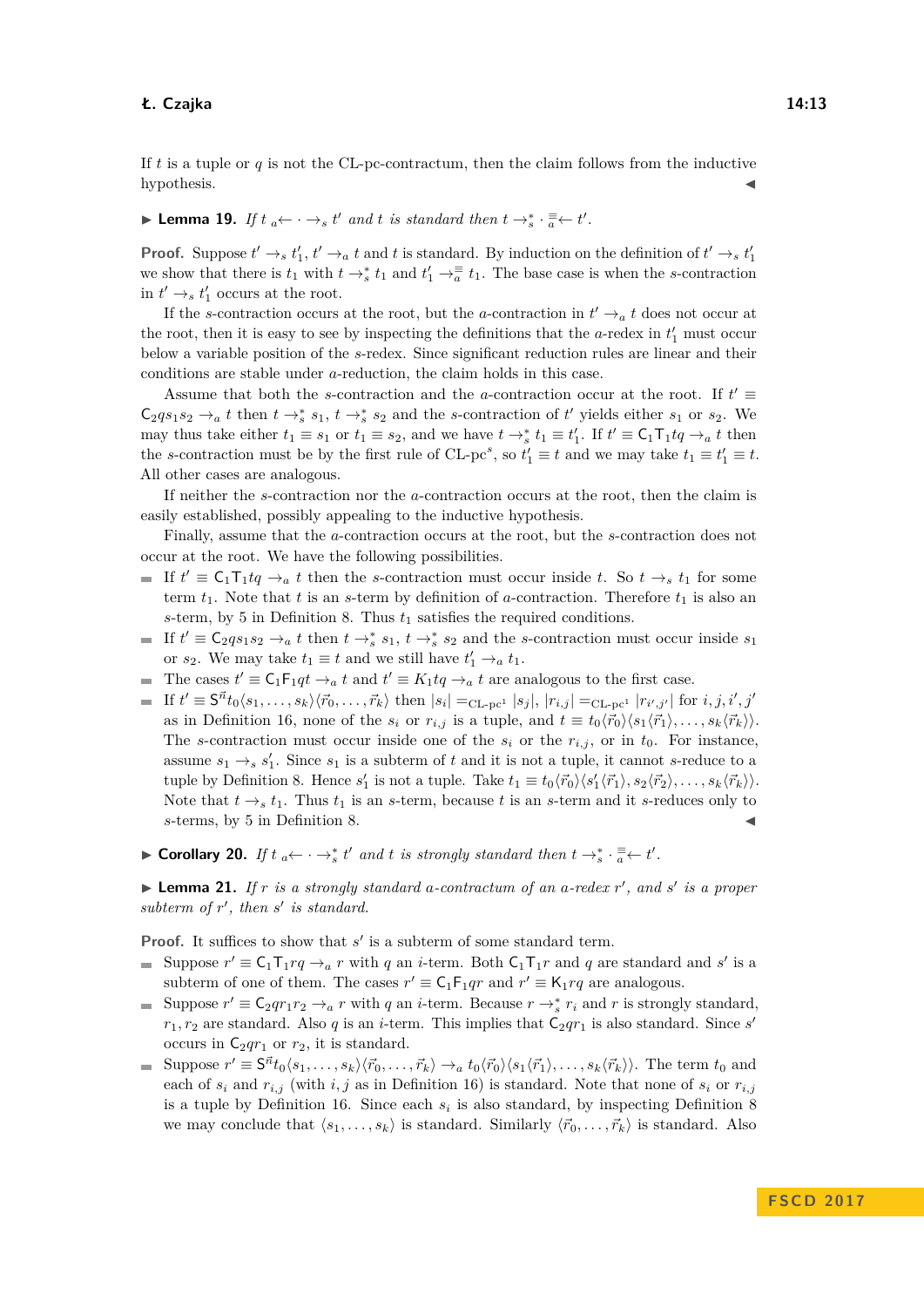## **14:14 Confluence of an Extension of Combinatory Logic by Boolean Constants**

 $S^{\vec{n}}t_0\langle s_1,\ldots,s_k\rangle$  is standard. This implies that *s*' is standard, because it occurs in  $S^{\vec{n}}t_0\langle s_1, \ldots, s_k\rangle$  or  $\langle \vec{r}_0, \ldots, \vec{r}_k\rangle$ .

# <span id="page-13-3"></span>**Example 22.** If *s* is an *s*-term and  $s' \rightarrow_a s$  then *s'* is also an *s*-term.

**Proof.** Induction on the structure of *s*. J

# <span id="page-13-4"></span>**Example 123.** If t is strongly standard and  $t' \rightarrow_a t$  then  $t'$  is standard.

**Proof.** We check that the conditions in Definition [8](#page-7-1) hold for every subterm  $s'$  of  $t'$ . We may assume that  $s'$  does not occur in  $t$ , as otherwise the claim follows from the fact that  $t$  is standard. Therefore, *s'* occurs in the *a*-redex contracted in  $t' \rightarrow_a t$ , or the *a*-redex occurs inside s'. If s' is a proper subterm of the *a*-redex, then our claim holds by Lemma [21.](#page-12-0) Hence, we may assume that the *a*-redex  $r'$  is a subterm of *s'*. Then  $s' \rightarrow a s$  with *s* a subterm of *t* (so *s* is strongly standard).

- **1.** Suppose *r* is the *a*-contractum of  $r'$  and  $s' \rightarrow a s$ . By Definition [16,](#page-11-0) the term *r* is an *s*-term. Thus *s* cannot be an *i*-term. If *s* is a tuple, then so is  $s'$ . Otherwise, *s* is an  $s$ -term, by [1](#page-7-0) in Definition [8.](#page-7-1) Hence  $s'$  is also an  $s$ -term by Lemma [22.](#page-13-3)
- 2. Suppose  $s' \equiv C_1 t'_0 t'_1 t'_2$  and  $t'_0$  is in s-NF. If  $s' \equiv r'$  then  $s' \equiv C_1 T_1 t'_1 t'_2$  or  $s' \equiv C_1 F_1 t'_1 t'_2$ , hence  $t'_0 \equiv \mathsf{T}_1$  or  $t'_0 \equiv \mathsf{F}_1$ . If  $r'$  is a proper subterm of  $s'$ , then  $r'$  must be a subterm of  $t'_1$ or  $t'_2$ , because *a*-redexes are not in *s*-NF. Thus,  $s' \rightarrow_a s \equiv \mathsf{C}_1 t'_0 t_1 t_2$  for some terms  $t_1, t_2$ , where *s* is a subterm of *t*. Hence,  $t'_0 \equiv T_1$  or  $t'_0 \equiv F_1$  by [2](#page-7-4) in Definition [8.](#page-7-1)
- 3. Suppose  $s' \equiv C_2 t'_0 t'_1 t'_2$ . If  $s' \equiv r'$  then  $s \to_s^* t'_1$  and  $s \to_s^* t'_2$ . Hence  $|t'_1| =_{CL-pc^1} |s| =_{CL-pc^1}$  $|t'_2|$ . If  $s' \not\equiv r'$  then  $s \equiv C_2 t_0 t_1 t_2$  with  $t'_i \rightarrow \frac{1}{a} t_i$ . Because *s* is standard,  $|t_1| =_{CL-pc^1} |t_2|$ by [3](#page-7-7) in Definition [8.](#page-7-1) Thus also  $|t'_1| =_{CL-pc^1} |t'_2|$  by Lemma [17.](#page-11-1)
- 4. Suppose  $s' \equiv S^{n_0, ..., n_k} t'_0 t'_1 t'_2$ . If  $s' \equiv r'$ , then  $s' \equiv S^{n_0, ..., n_k} t'_0 \langle s_1, ..., s_k \rangle \langle \vec{r}_0, ..., \vec{r}_k \rangle$ , as in Definition [16,](#page-11-0) so the claim holds. If r' is a proper subterm of  $s'$ , then  $s' \equiv$  $S^{n_0,\ldots,n_k}t'_0t'_1t'_2 \rightarrow_a s \equiv S^{n_0,\ldots,n_k}t_0t_1t_2$  where  $t'_i \rightarrow_a^{\equiv} t_i$  for  $i=0,1,2$ , and s is a subterm of *t*. By [4](#page-7-9) in Definition [8,](#page-7-1) the term  $t_2$  is a tuple of length  $\sum_{i=0}^{k} n_i$ , and if  $k > 1$  then  $t_1$  is a tuple of length *k*. Since an *a*-contractum is an *s*-term, and hence not a tuple,  $t_2$  is not an *a*-contractum, and if  $k > 1$  then  $t_1$  is not an *a*-contractum. Thus we may conclude that  $t'_2$  is a tuple of length  $\sum_{i=0}^k n_i$ , and if  $k > 1$  then  $t'_1$  is a tuple of length *k*.
- **5.** Suppose *s*' is an *s*-term and  $s' \rightarrow_s^* s_1'$ . Because also  $s' \rightarrow_a s$  and *s* is strongly standard, by Corollary [20](#page-12-1) there is  $s_1$  with  $s'_1 \to \overline{\overline{a}} s_1$  and  $s \to_s^* s_1$ . By Definition [16,](#page-11-0) the term *s* is an *s*-term, so  $s_1$  is also an *s*-term by [5](#page-7-2) in Definition [8.](#page-7-1) So  $s'_1$  is an *s*-term by Lemma [22.](#page-13-3)
- **6.** Suppose  $s' \equiv \langle t'_1, \ldots, t'_n \rangle$  with  $n > 1$ . We have  $s' \rightarrow_a s \equiv \langle t_1, \ldots, t_n \rangle$  where  $t'_i \rightarrow_a^{\equiv} t_i$  for  $i = 1, \ldots, n$ . By [6](#page-7-10) in Definition [8,](#page-7-1) none of  $t_1, \ldots, t_n$  is a tuple. Thus it is easy to see by inspecting Definition [16](#page-11-0) that none of  $t'_1, \ldots, t'_n$  can be a tuple.
- <span id="page-13-2"></span>**Example 14.** If  $t \Downarrow_{\mathsf{F}_1}$  and  $t' \rightarrow_a t$  then  $t' \Downarrow_{\mathsf{F}_1}$ .

**Proof.** Suppose  $t' \rightarrow_s^* t'_0$ . By Corollary [20](#page-12-1) there is  $t_0$  with  $t \rightarrow_s^* t_0$  and  $t'_0 \rightarrow_{\overline{a}}^{\equiv} t_0$ . Since  $t$  is strongly standard, so is  $t_0$ . Therefore,  $t'_0$  is standard by Lemma [23.](#page-13-4)

Suppose  $t' \to_s^* t'_0$  with  $t'_0$  in *s*-NF. By Corollary [20](#page-12-1) there is  $t_0$  with  $t \to_s^* t_0$  and  $t'_0 \to_{\overline{a}} \overline{t}_0$ . Since an *a*-redex is an *s*-redex and  $t'_0$  is in *s*-NF, we conclude that  $t'_0 \equiv t_0$ . But then  $t'_0 \equiv t_0 \equiv \mathsf{F}_1$ , because  $t \Downarrow_{\mathsf{F}_1}$ . John Paris, John Paris, John Paris, John Paris, John Paris, John Paris, John Paris, John Paris, John Paris,

<span id="page-13-0"></span>▶ Corollary 25. *If*  $t \Downarrow_{\mathsf{F}_1}$ ,  $t \succ q$  and  $q$   $\text{CL-pc} \leftarrow q'$  then there is  $t'$  with  $t' \Downarrow_{\mathsf{F}_1}$  and  $t' \succ q'$ .

**Proof.** Follows from Lemma [18,](#page-11-2) Lemma [13](#page-10-1) and Lemma [24.](#page-13-2)

<span id="page-13-1"></span>▶ **Lemma 26.** *If t has no s*-*NFs other than*  $F_1$  *then*  $t \rightarrow_{s}^{*}$   $F_1$ *.*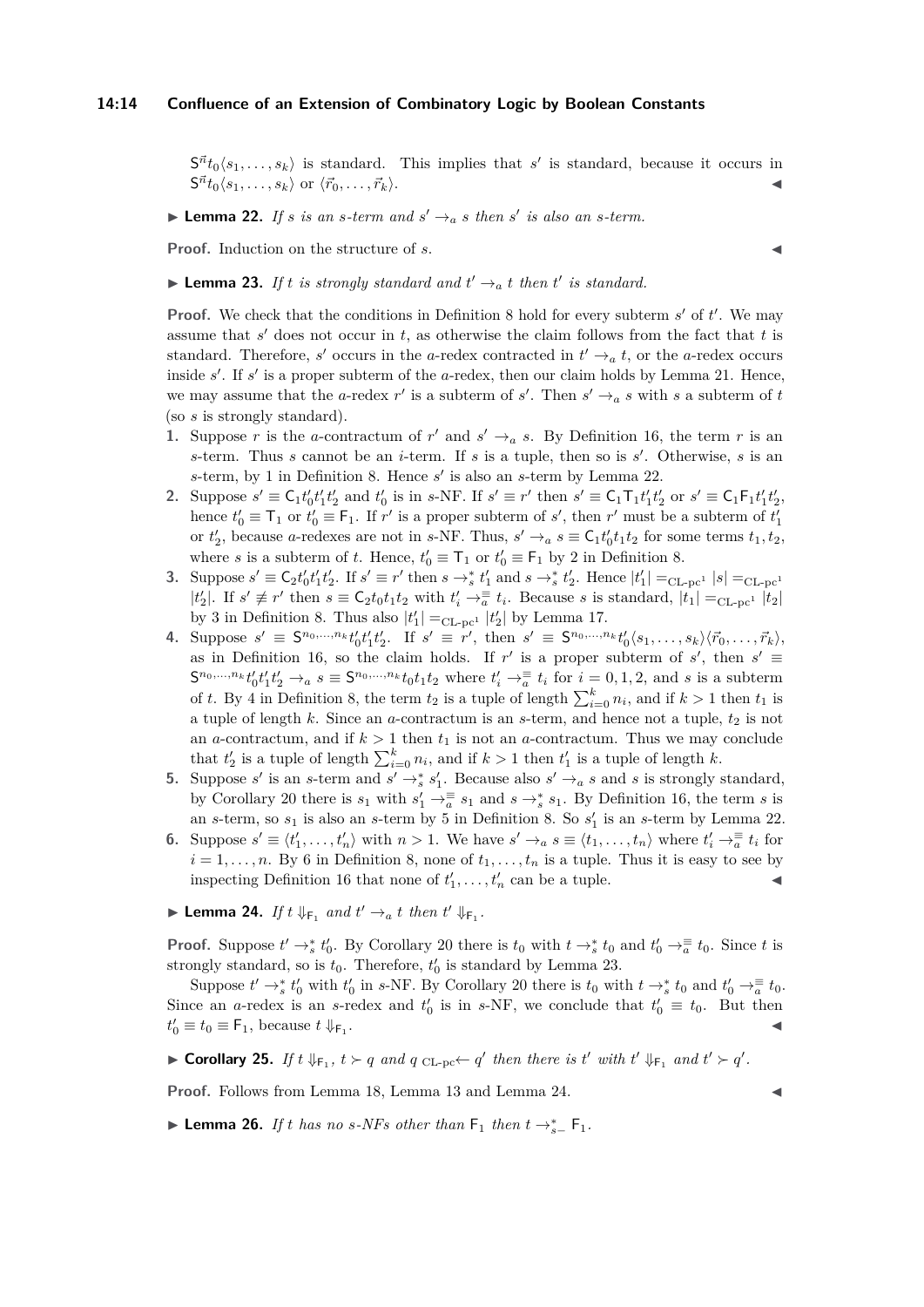**Proof.** Since *s*-reduction is terminating, by reducing *s*-redexes outside any tuples and not using the second rule for  $C_2$  we will ultimately obtain a term  $t'$  with all *s*-redexes inside tuples, and such that  $t \rightarrow_{s-}^{*} t'$ . Note that an *s*-redex in  $t'$  may only occur inside a tuple, because any *s*-redex by the second rule for  $C_2$  is also an *s*−-redex by the first rule for  $C_2$ . If *t*<sup>*t*</sup> is in *s*-NF then  $t' \equiv F_1$ . Otherwise, any *s*-NF of  $t'$  must contain a tuple, because *s*-reduction inside a tuple cannot erase this tuple or create an *s*-redex outside of it. But since any *s*-NF of  $t'$  is an *s*-NF of *t*, this contradicts the fact that *t* has no *s*-NFs other than  $F_1$ .

We now have everything we need to show the central lemma of the confluence proof.

<span id="page-14-0"></span>▶ Lemma 27. *The system* CL-pc<sup>1</sup> is F-normal, i.e., if  $q =_{CL-pc1}$  F *then*  $q \rightarrow_{CL-pc1}^*$  F.

**Proof.** If  $q =_{CL-pc1}$  F then by Lemma [2](#page-5-1) we have  $q =_{CL-pc}$  F. Note that  $F_1 \downarrow_{F_1}$  and  $|F_1| \equiv F$ . Thus, using Corollary [15](#page-10-0) and Corollary [25](#page-13-0) it is easy to show by induction on the length of *q* =<sub>CL-pc</sub> **F** that there is *t* with *t*  $\succ$  *q* and *t* ↓<sub>F<sub>1</sub></sub>. By Lemma [26](#page-13-1) we have *t* → $*$ <sub>*s*−</sub></sub> F<sub>1</sub>. But then, because  $t > q$ , using Lemma [7](#page-7-3) it is easy to show by induction on the length of  $t \rightarrow_{s-}^*$  F<sub>1</sub> that  $q \equiv |t| \rightarrow_{\text{CL-pc}^1}^* |F_1| \equiv F.$ 

It remains to derive the confluence of  $CL$ -pc<sup>1</sup> and  $CL$ -pc<sup>L</sup> from Lemma [27.](#page-14-0) We use a trick with an auxiliary term rewriting system  $R$ , in a way similar to how the confluence of CL-pc<sup>L</sup> is derived from the condition  $\mathsf{T} \neq_{\text{CL-pc}^L} \mathsf{F}$  in [\[4\]](#page-15-3). The idea is to eliminate the non-trivial overlap between the rules of  $CL$ -pc<sup>1</sup> by imposing additional side conditions.

 $\triangleright$  **Definition 28.** The term rewriting system *R* is defined by the following rules:

 $Kxy \rightarrow x$  CT*xy*  $\rightarrow x$  $Sxyz \rightarrow xz(yz)$  C*zxy*  $\rightarrow y \Leftarrow z=_{CL-pc}F$  $Czxy \rightarrow x \Leftarrow z \neq_{CL-pc} F \wedge x =_{CL-pc} y$ 

- <span id="page-14-2"></span>**Demma 29.** *If*  $q \rightarrow_{CL-pc} q'$  *then*  $q \rightarrow_R q'$ *.*
- <span id="page-14-1"></span>▶ Lemma 30. *If*  $q \rightarrow_R q'$  then  $q \rightarrow_{CL-pc^1}^* q'$ .

**Proof.** Follows from definitions and Lemma [27.](#page-14-0)

<span id="page-14-3"></span> $\blacktriangleright$  **Lemma 31.** *The system R is confluent.* 

**Proof.** Because  $T \neq_{CL-pc} F$  by Lemma [27,](#page-14-0) the system R is weakly orthogonal (i.e. it is left-linear and all its critical pairs are trivial). By Lemma [30](#page-14-1) the conditions are stable under reduction. Weakly orthogonal conditional term rewriting systems whose conditions are stable under reduction are confluent [\[11,](#page-15-13) Chapter 4].

 $\blacktriangleright$  **Theorem 32.** The systems CL-pc<sup>1</sup> and CL-pc<sup>L</sup> are confluent.

**Proof.** Since  $q_1 \rightarrow_{CL-pc^1} q_2$  implies  $q_1 \rightarrow_{CL-pc^L} q_2$ , it suffices to show that if  $q_1 =_{CL-pc^L} q_2$ then there is *q* with  $q_1 \rightarrow_{CL-pc^1}^* q$  and  $q_2 \rightarrow_{CL-pc^1}^* q$ . So suppose  $q_1 =_{CL-pc^L} q_2$ . Then by Lemma [2](#page-5-1) we have  $q_1 =_{CL-pc} q_2$ . By Lemma [29](#page-14-2) we obtain  $q_1 =_R q_2$ . By Lemma [31](#page-14-3) there is  $q$ with  $q_1 \rightarrow_R^* q$  and  $q_2 \rightarrow_R^* q$ . By Lemma [30](#page-14-1) we have  $q_1 \rightarrow_{CL-pc^1}^* q$  and  $q_2 \rightarrow_{CL-pc^1}^* q$ .